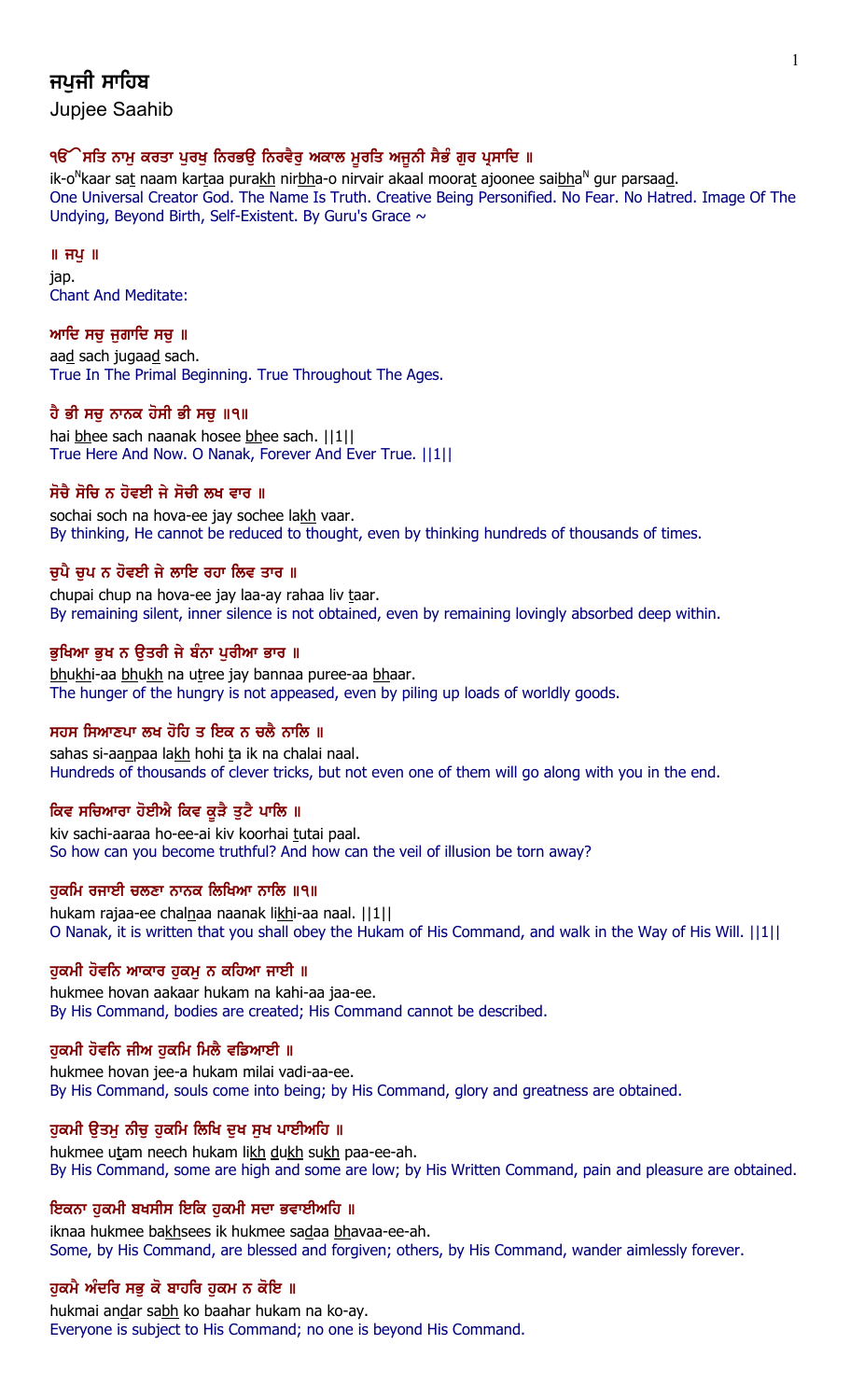#### ਨਾਨਕ ਹਕਮੈ ਜੇ ਬਝੈ ਤ ਹੳਮੈ ਕਹੈ ਨ ਕੋਇ ॥੨॥

naanak hukmai jay bujhai ta ha-umai kahai na ko-ay. [[2]] O Nanak, one who understands His Command, does not speak in ego. ||2||

#### ਗਾਵੈ ਕੋ ਤਾਣੂ ਹੋਵੈ ਕਿਸੈ ਤਾਣੂ ॥

gaavai ko taan hovai kisai taan. Some sing of His Power-who has that Power?

#### ਗਾਵੈ ਕੋ ਦਾਤਿ ਜਾਣੈ ਨੀਸਾਣੂ ॥

gaavai ko daat jaanai neesaan. Some sing of His Gifts, and know His Sign and Insignia.

#### ਗਾਵੈ ਕੋ ਗਣ ਵਡਿਆਈਆ ਚਾਰ ॥

gaavai ko gun vadi-aa-ee-aa chaar. Some sing of His Glorious Virtues, Greatness and Beauty.

#### ਗਾਵੈ ਕੋ ਵਿਦਿਆ ਵਿਖਮ ਵੀਚਾਰ ॥

gaavai ko vidi-aa vikham veechaar. Some sing of knowledge obtained of Him, through difficult philosophical studies.

#### ਗਾਵੈ ਕੋ ਸਾਜਿ ਕਰੇ ਤਨ ਖੇਹ ॥

gaavai ko saaj karay tan khayh. Some sing that He fashions the body, and then again reduces it to dust.

#### ਗਾਵੈ ਕੋ ਜੀਅ ਲੈ ਫਿਰਿ ਦੇਹ ॥

gaavai ko jee-a lai fir dayh. Some sing that He takes life away, and then again restores it.

#### ਗਾਵੈ ਕੋ ਜਾਪੈ ਦਿਸੈ ਦੁਰਿ ॥

gaavai ko jaapai disai door. Some sing that He seems so very far away.

### ਗਾਵੈ ਕੋ ਵੇਖੈ ਹਾਦਰਾ ਹਦੁਰਿ ॥

gaavai ko vaykhai haadraa hadoor. Some sing that He watches over us, face to face, ever-present.

## ਕਥਨਾ ਕਥੀ ਨ ਆਵੈ ਤੋਟਿ ॥

kathnaa kathee na aavai tot. There is no shortage of those who preach and teach.

### ਕਥਿ ਕਥਿ ਕਥੀ ਕੋਟੀ ਕੋਟਿ ਕੋਟਿ ॥

kath kath kathee kotee kot kot. Millions upon millions offer millions of sermons and stories.

## ਦੇਦਾ ਦੇ ਲੈਦੇ ਥਕਿ ਪਾਹਿ ॥

daydaa day laiday thak paahi. The Great Giver keeps on giving, while those who receive grow weary of receiving.

#### ਜੁਗਾ ਜੁਗੰਤਰਿ ਖਾਹੀ ਖਾਹਿ ॥

jugaa jugantar khaahee khaahi. Throughout the ages, consumers consume.

### ਹੁਕਮੀ ਹੁਕਮੁ ਚਲਾਏ ਰਾਹੁ ॥

hukmee hukam chalaa-ay raahu. The Commander, by His Command, leads us to walk on the Path.

#### ਨਾਨਕ ਵਿਗਸੈ ਵੇਪਰਵਾਹੁ ॥੩॥

naanak vigsai vayparvaahu. ||3|| O Nanak, He blossoms forth, Carefree and Untroubled. ||3||

#### ਸਾਚਾ ਸਾਹਿਬੂ ਸਾਚੂ ਨਾਇ ਭਾਖਿਆ ਭਾਉ ਅਪਾਰੂ ॥

saachaa saahib saach naa-ay bhaakhi-aa bhaa-o apaar. True is the Master, True is His Name-speak it with infinite love.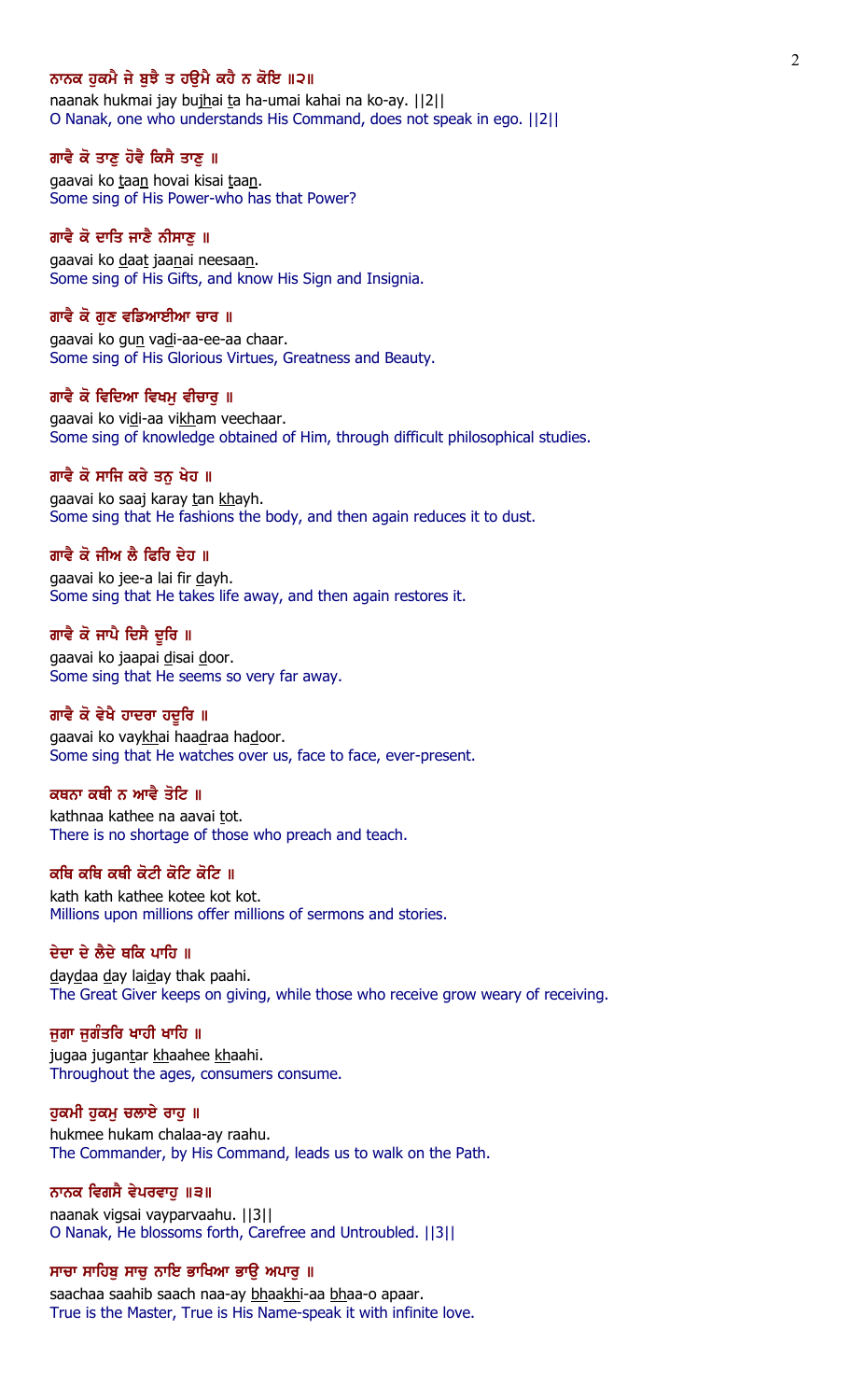## ਆਖਹਿ ਮੰਗਹਿ ਦੇਹਿ ਦੇਹਿ ਦਾਤਿ ਕਰੇ ਦਾਤਾਰ ॥

aakhahi mangahi dahi dahi daat karay daataar. People beg and pray, "Give to us, give to us", and the Great Giver gives His Gifts.

#### ਫੇਰਿ ਕਿ ਅਗੈ ਰਖੀਐ ਜਿਤੂ ਦਿਸੈ ਦਰਬਾਰੂ ॥

fayr ke agai rakhee-ai jit disai darbaar. So what offering can we place before Him, by which we might see the Darbaar of His Court?

### ਮੁਹੌ ਕਿ ਬੋਲਣੂ ਬੋਲੀਐ ਜਿਤੂ ਸੁਣਿ ਧਰੇ ਪਿਆਰੂ ॥

muhou ke bolan bolee-ai jit sun Dharay pi-aar. What words can we speak to evoke His Love?

#### ਅੰਮ੍ਰਿਤ ਵੇਲਾ ਸਚੁ ਨਾਉ ਵਡਿਆਈ ਵੀਚਾਰੁ ॥

amrit vaylaa sach naa-o vadi-aa-ee veechaar. In the Amrit Vaylaa, the ambrosial hours before dawn, chant the True Name, and contemplate His Glorious Greatness.

#### ਕਰਮੀ ਆਵੈ ਕਪੜਾ ਨਦਰੀ ਮੋਖ ਦਆਰ ॥

karmee aavai kaprhaa nadree mokh du-aar. By the karma of past actions, the robe of this physical body is obtained. By His Grace, the Gate of Liberation is found.

#### ਨਾਨਕ ਏਵੈ ਜਾਣੀਐ ਸਭ ਆਪੇ ਸਚਿਆਰ ॥੪॥

naanak ayvai jaanee-ai sabh aapay sachiaar. ||4|| O Nanak, know this well: the True One Himself is All. ||4||

#### ਥਾਪਿਆ ਨ ਜਾਇ ਕੀਤਾ ਨ ਹੋਇ ॥

thaapi-aa na jaa-ay keetaa na ho-ay. He cannot be established, He cannot be created.

#### ਆਪੇ ਆਪਿ ਨਿਰੰਜਨ ਸੋਇ ॥

aapay aap niranjan so-ay. He Himself is Immaculate and Pure.

#### ਜਿਨਿ ਸੇਵਿਆ ਤਿਨਿ ਪਾਇਆ ਮਾਨ ॥

jin sayvi-aa tin paa-i-aa maan. Those who serve Him are honored.

#### ਨਾਨਕ ਗਾਵੀਐ ਗੁਣੀ ਨਿਧਾਨੂ ॥

naanak gaavee-ai gunee niDhaan. O Nanak, sing of the Lord, the Treasure of Excellence.

### ਗਾਵੀਐ ਸਣੀਐ ਮਨਿ ਰਖੀਐ ਭਾੳ ॥

gaavee-ai sunee-ai man rakhee-ai bhaa-o. Sing, and listen, and let your mind be filled with love.

#### ਦਖ ਪਰਹਰਿ ਸਖ ਘਰਿ ਲੈ ਜਾਇ ॥

dukh parhar sukh ghar lai jaa-ay. Your pain shall be sent far away, and peace shall come to your home.

#### ਗੁਰਮੁਖਿ ਨਾਦੰ ਗੁਰਮੁਖਿ ਵੇਦੰ ਗੁਰਮੁਖਿ ਰਹਿਆ ਸਮਾਈ ॥

gurmu<u>kh</u> naa<u>d</u>a<sup>n</sup> gurmu<u>kh</u> vay<u>d</u>a<sup>n</sup> gurmu<u>kh</u> rahi-aa samaa-ee. The Guru's Word is the Sound-current of the Naad; the Guru's Word is the Wisdom of the Vedas; the Guru's Word is all-pervading.

#### ਗੁਰੁ ਈਸਰੁ ਗੁਰੁ ਗੋਰਖੁ ਬਰਮਾ ਗੁਰੁ ਪਾਰਬਤੀ ਮਾਈ ॥

gur eesar gur gorakh barmaa gur paarbatee maa-ee. The Guru is Shiva, the Guru is Vishnu and Brahma; the Guru is Paarvati and Lakhshmi.

#### ਜੇ ਹਉ ਜਾਣਾ ਆਖਾ ਨਾਹੀ ਕਹਣਾ ਕਥਨੂ ਨ ਜਾਈ ॥

jay ha-o jaanaa aakhaa naahee kahnaa kathan na jaa-ee. Even knowing God, I cannot describe Him; He cannot be described in words.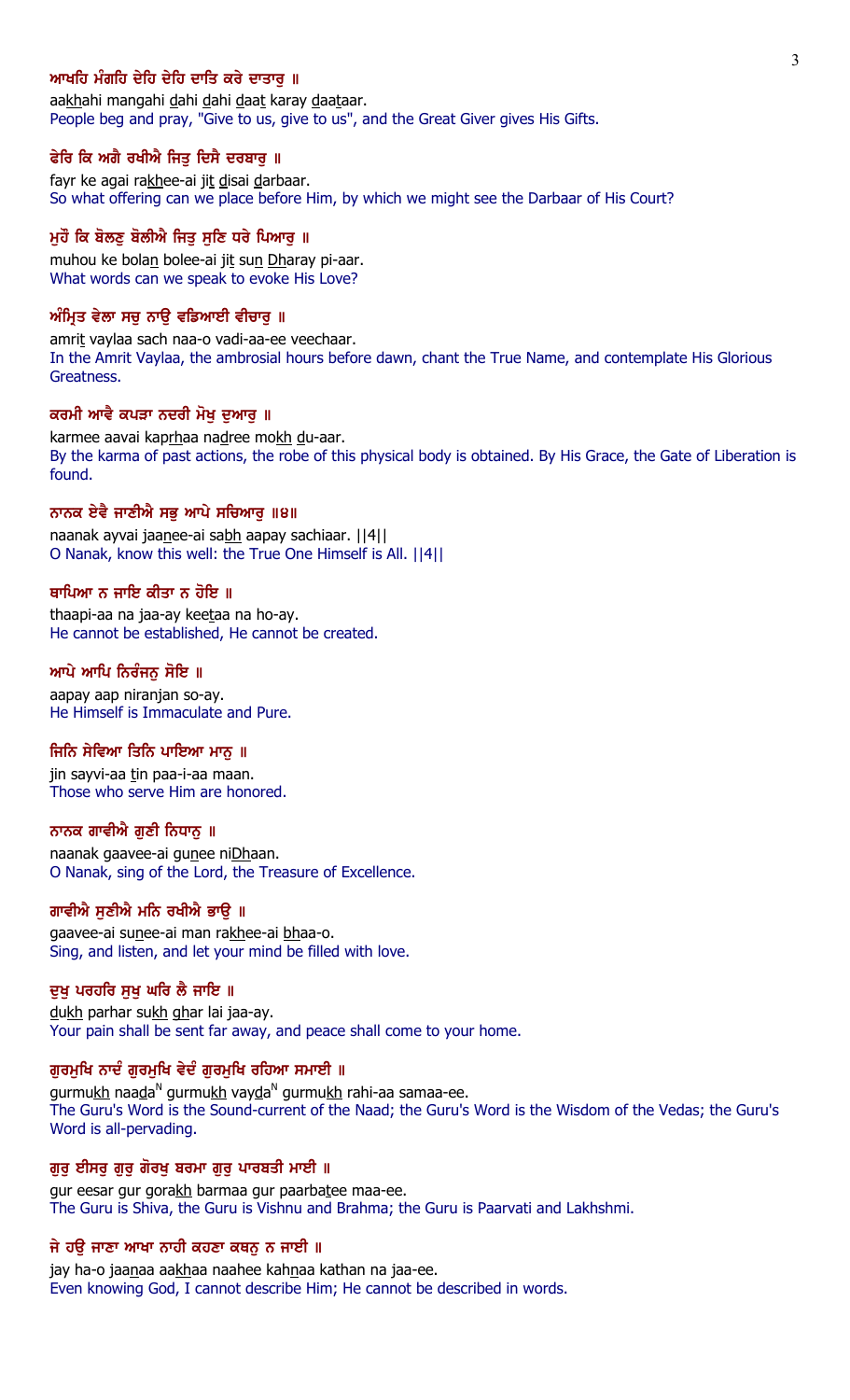## ਗਰਾ ਇਕ ਦੇਹਿ ਬਝਾਈ ॥

guraa ik dahi bujhaa-ee. The Guru has given me this one understanding:

#### ਸਭਨਾ ਜੀਆ ਕਾ ਇਕ ਦਾਤਾ ਸੋ ਮੈ ਵਿਸਰਿ ਨ ਜਾਈ ॥੫॥

sabhnaa jee-aa kaa ik daataa so mai visar na jaa-ee. [[5]] there is only the One, the Giver of all souls. May I never forget Him! ||5||

### ਤੀਰਥਿ ਨਾਵਾ ਜੇ ਤਿਸੁ ਭਾਵਾ ਵਿਣੁ ਭਾਣੇ ਕਿ ਨਾਇ ਕਰੀ ॥

tirath naavaa jay tis bhaavaa vin bhaanay ke naa-ay karee. If I am pleasing to Him, then that is my pilgrimage and cleansing bath. Without pleasing Him, what good are ritual cleansings?

### ਜੇਤੀ ਸਿਰਠਿ ਉਪਾਈ ਵੇਖਾ ਵਿਣੁ ਕਰਮਾ ਕਿ ਮਿਲੈ ਲਈ ॥

jaytee sirath upaa-ee vaykhaa vin karmaa ke milai la-ee. I gaze upon all the created beings: without the karma of good actions, what are they given to receive?

#### ਮਤਿ ਵਿਚਿ ਰਤਨ ਜਵਾਹਰ ਮਾਣਿਕ ਜੇ ਇਕ ਗਰ ਕੀ ਸਿਖ ਸਣੀ ॥

mat vich ratan javaahar maanik jay ik gur kee sikh sunee. Within the mind are gems, jewels and rubies, if you listen to the Guru's Teachings, even once.

#### ਗਰਾ ਇਕ ਦੇਹਿ ਬਝਾਈ ॥

guraa ik dahi bujhaa-ee. The Guru has given me this one understanding:

#### ਸਭਨਾ ਜੀਆ ਕਾ ਇਕ ਦਾਤਾ ਸੋ ਮੈ ਵਿਸਰਿ ਨ ਜਾਈ ॥੬॥

sabhnaa jee-aa kaa ik daataa so mai visar na jaa-ee. [6] there is only the One, the Giver of all souls. May I never forget Him! ||6||

#### ਜੇ ਜੁਗ ਚਾਰੇ ਆਰਜਾ ਹੋਰ ਦਸੂਣੀ ਹੋਇ ॥

jay jug chaaray aarjaa hor dasoonee ho-ay. Even if you could live throughout the four ages, or even ten times more,

### ਨਵਾ ਖੰਡਾ ਵਿਚਿ ਜਾਣੀਐ ਨਾਲਿ ਚਲੈ ਸਭੁ ਕੋਇ ॥

navaa khanda vich jaanee-ai naal chalai sabh ko-ay. and even if you were known throughout the nine continents and followed by all,

#### ਚੰਗਾ ਨਾੳ ਰਖਾਇ ਕੈ ਜਸ ਕੀਰਤਿ ਜਗਿ ਲੇਇ ॥

changa naa-o rakhaa-ay kai jas keerat jag lay-ay. with a good name and reputation, with praise and fame throughout the world-

#### ਜੇ ਤਿਸੁ ਨਦਰਿ ਨ ਆਵਈ ਤ ਵਾਤ ਨ ਪੁਛੈ ਕੇ ॥

jay tis nadar na aavee ta vaat na puchhai kay. still, if the Lord does not bless you with His Glance of Grace, then who cares? What is the use?

### ਕੀਟਾ ਅੰਦਰਿ ਕੀਟੂ ਕਰਿ ਦੋਸੀ ਦੋਸੂ ਧਰੇ ॥

keetaa andar keet kar dosee dos Dharay. Among worms, you would be considered a lowly worm, and even contemptible sinners would hold you in contempt.

#### ਨਾਨਕ ਨਿਰਗੁਣਿ ਗੁਣੁ ਕਰੇ ਗੁਣਵੰਤਿਆ ਗੁਣੁ ਦੇ ॥

naanak nirgun gun karay gunvanti-aa gun day. O Nanak, God blesses the unworthy with virtue, and bestows virtue on the virtuous.

### ਤੇਹਾ ਕੋਇ ਨ ਸੁਝਈ ਜਿ ਤਿਸੁ ਗੁਣੁ ਕੋਇ ਕਰੇ ॥੭॥

tayhaa ko-ay na sujh-ee je tis gun ko-ay karay. ||7|| No one can even imagine anyone who can bestow virtue upon Him. ||7||

#### ਸੁਣਿਐ ਸਿਧ ਪੀਰ ਸੁਰਿ ਨਾਥ ॥

suni-ai siDh peer sur naath. Listening-the Siddhas, the spiritual teachers, the heroic warriors, the yogic masters.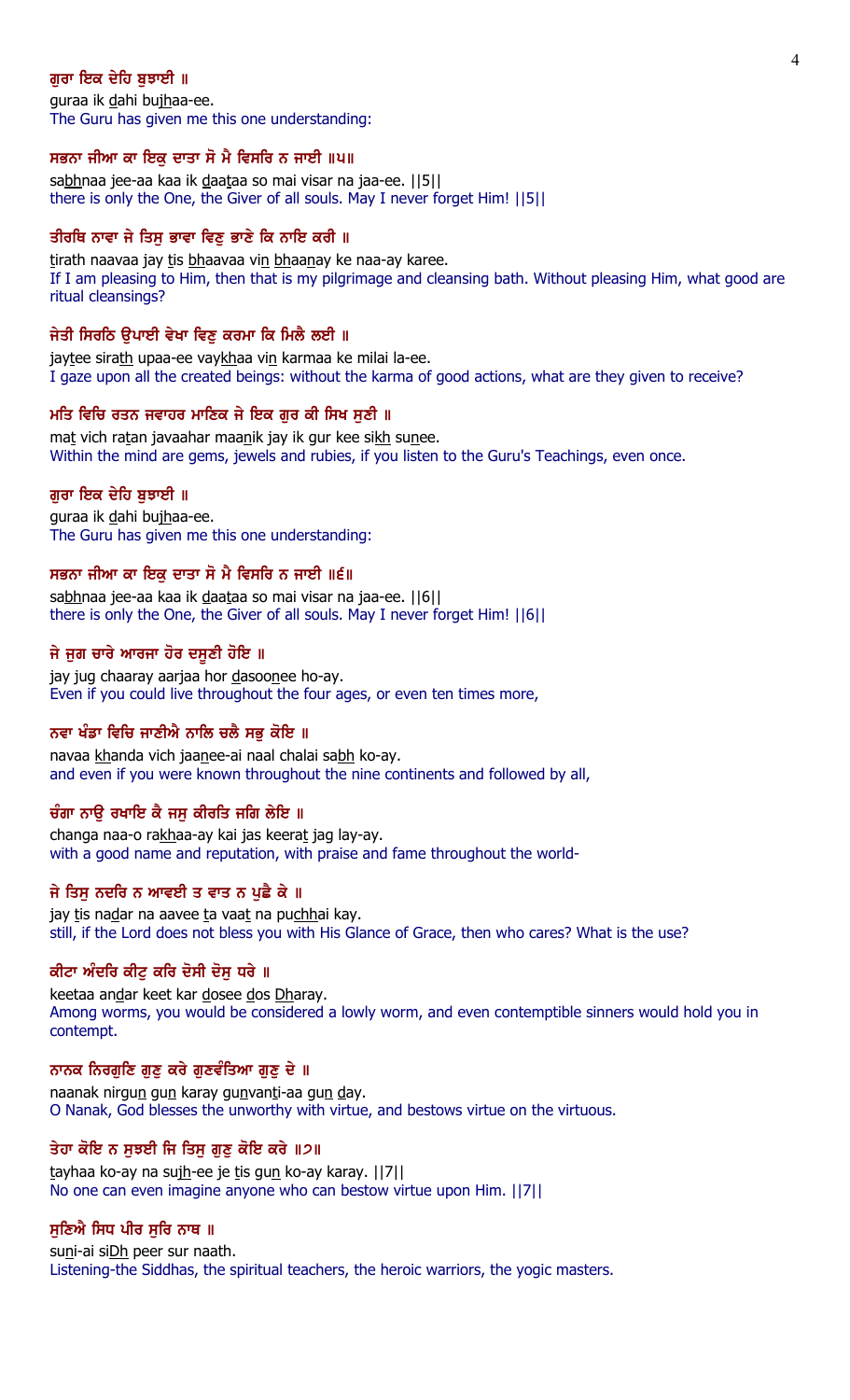#### ਸਣਿਐ ਧਰਤਿ ਧਵਲ ਆਕਾਸ ॥

suni-ai Dharat Dhaval aakaas. Listening-the earth, its support and the Akaashic ethers.

#### ਸੁਣਿਐ ਦੀਪ ਲੋਅ ਪਾਤਾਲ ॥

suni-ai deep lo-a paataal. Listening-the oceans, the lands of the world and the nether regions of the underworld.

### ਸੁਣਿਐ ਪੋਹਿ ਨ ਸਕੈ ਕਾਲੂ ॥

suni-ai pohi na sakai kaal. Listening-Death cannot even touch you.

#### ਨਾਨਕ ਭਗਤਾ ਸਦਾ ਵਿਗਾਸ ॥

naanak bhagtaa sadaa vigaas. O Nanak, the devotees are forever in bliss.

ਸੁਣਿਐ ਦੁਖ ਪਾਪ ਕਾ ਨਾਸੁ ॥੮॥ suni-ai dookh paap kaa naas. ||8|| Listening-pain and sin are erased. ||8||

## ਸੁਣਿਐ ਈਸਰੂ ਬਰਮਾ ਇੰਦੂ ॥

suni-ai eesar barmaa ind. Listening-Shiva, Brahma and Indra.

### ਸਣਿਐ ਮਖਿ ਸਾਲਾਹਣ ਮੰਦ ॥

suni-ai mukh saalaahan mand. Listening-even foul-mouthed people praise Him.

#### ਸੁਣਿਐ ਜੋਗ ਜੁਗਤਿ ਤਨਿ ਭੇਦ ॥

suni-ai jog jugat tan bhayd. Listening-the technology of Yoga and the secrets of the body.

### ਸੁਣਿਐ ਸਾਸਤ ਸਿਮ੍ਰਿਤਿ ਵੇਦ ॥

suni-ai saasat simrit vayd. Listening-the Shaastras, the Simritees and the Vedas.

#### ਨਾਨਕ ਭਗਤਾ ਸਦਾ ਵਿਗਾਸੁ ॥

naanak bhagtaa sadaa vigaas. O Nanak, the devotees are forever in bliss.

#### ਸੁਣਿਐ ਦੁਖ ਪਾਪ ਕਾ ਨਾਸੁ ॥੯॥

suni-ai dookh paap kaa naas. ||9|| Listening-pain and sin are erased. ||9||

#### ਸੁਣਿਐ ਸਤੁ ਸੰਤੋਖੁ ਗਿਆਨੁ ॥

suni-ai sat santokh gi-aan. Listening-truth, contentment and spiritual wisdom.

### ਸੁਣਿਐ ਅਠਸਠਿ ਕਾ ਇਸਨਾਨੁ ॥

suni-ai athsath kaa isnaan. Listening-take your cleansing bath at the sixty-eight places of pilgrimage.

### ਸੁਣਿਐ ਪੜਿ ਪੜਿ ਪਾਵਹਿ ਮਾਨੂ ॥

suni-ai parh parh paavahi maan. Listening-reading and reciting, honor is obtained.

#### ਸੁਣਿਐ ਲਾਗੈ ਸਹਜਿ ਧਿਆਨੂ ॥

suni-ai laagai sahj Dhi-aan. Listening-intuitively grasp the essence of meditation.

#### ਨਾਨਕ ਭਗਤਾ ਸਦਾ ਵਿਗਾਸੁ ॥

naanak bhagtaa sadaa vigaas. O Nanak, the devotees are forever in bliss.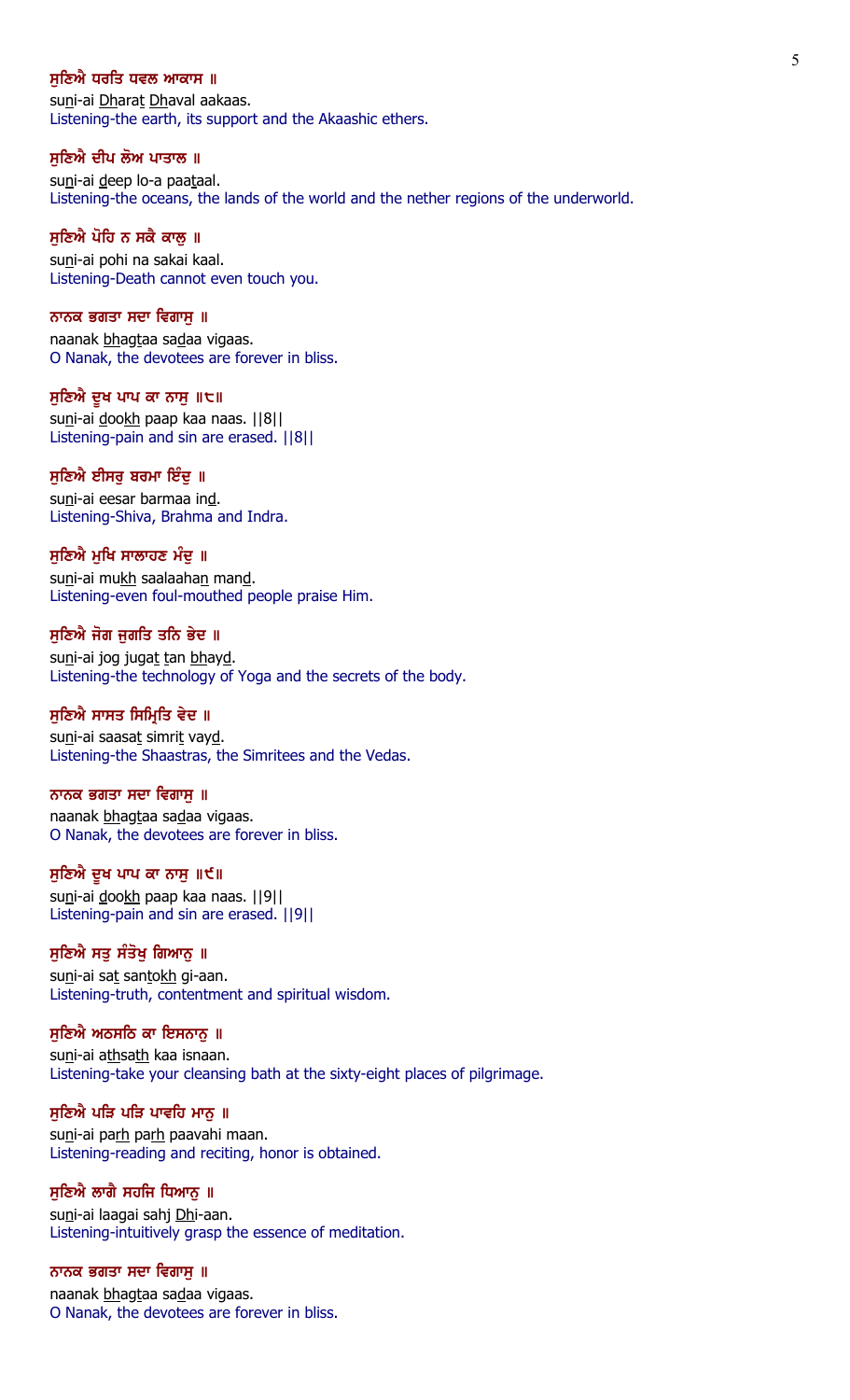#### ਸੁਣਿਐ ਦੁਖ ਪਾਪ ਕਾ ਨਾਸੁ ॥੧੦॥

suni-ai dookh paap kaa naas. | | 10 | | Listening-pain and sin are erased. ||10||

#### ਸੁਣਿਐ ਸਰਾ ਗੁਣਾ ਕੇ ਗਾਹ ॥

suni-ai saraa gunaa kay gaah. Listening-dive deep into the ocean of virtue.

### ਸੁਣਿਐ ਸੇਖ ਪੀਰ ਪਾਤਿਸਾਹ ॥

suni-ai saykh peer paatisaah. Listening-the Shaykhs, religious scholars, spiritual teachers and emperors.

#### ਸਣਿਐ ਅੰਧੇ ਪਾਵਹਿ ਰਾਹ ॥

suni-ai anDhay paavahi raahu. Listening-even the blind find the Path.

#### ਸਣਿਐ ਹਾਥ ਹੋਵੈ ਅਸਗਾਹ ॥

suni-ai haath hovai asgaahu. Listening-the Unreachable comes within your grasp.

#### ਨਾਨਕ ਭਗਤਾ ਸਦਾ ਵਿਗਾਸੁ ॥

naanak bhagtaa sadaa vigaas. O Nanak, the devotees are forever in bliss.

#### ਸਣਿਐ ਦੁਖ ਪਾਪ ਕਾ ਨਾਸ ॥੧੧॥

suni-ai dookh paap kaa naas. | | 11| | Listening-pain and sin are erased. ||11||

#### ਮੰਨੇ ਕੀ ਗਤਿ ਕਹੀ ਨ ਜਾਇ ॥

mannay kee gat kahee na jaa-ay. The state of the faithful cannot be described.

### ਜੇ ਕੋ ਕਹੈ ਪਿਛੈ ਪਛਤਾਇ ॥

jay ko kahai pichhai pachhutaa-ay. One who tries to describe this shall regret the attempt.

## ਕਾਗਦਿ ਕਲਮ ਨ ਲਿਖਣਹਾਰੁ ॥

kaagad kalam na likhanhaar. No paper, no pen, no scribe

#### ਮੰਨੇ ਕਾ ਬਹਿ ਕਰਨਿ ਵੀਚਾਰੂ ॥

mannay kaa bahi karan veechaar. can record the state of the faithful.

#### ਐਸਾ ਨਾਮੁ ਨਿਰੰਜਨੁ ਹੋਇ ॥

aisaa naam niranjan ho-ay. Such is the Name of the Immaculate Lord.

### ਜੇ ਕੋ ਮੰਨਿ ਜਾਣੈ ਮਨਿ ਕੋਇ ॥੧੨॥

jay ko man jaanai man ko-ay. ||12|| Only one who has faith comes to know such a state of mind. ||12||

### ਮੰਨੈ ਸੁਰਤਿ ਹੋਵੈ ਮਨਿ ਬੁਧਿ ॥

mannai surat hovai man buDh. The faithful have intuitive awareness and intelligence.

#### ਮੰਨੈ ਸਗਲ ਭਵਣ ਕੀ ਸੁਧਿ ॥

mannai sagal bhavan kee suDh. The faithful know about all worlds and realms.

## ਮੰਨੈ ਮੁਹਿ ਚੋਟਾ ਨਾ ਖਾਇ ॥

mannai muhi chotaa naa khaa-ay. The faithful shall never be struck across the face.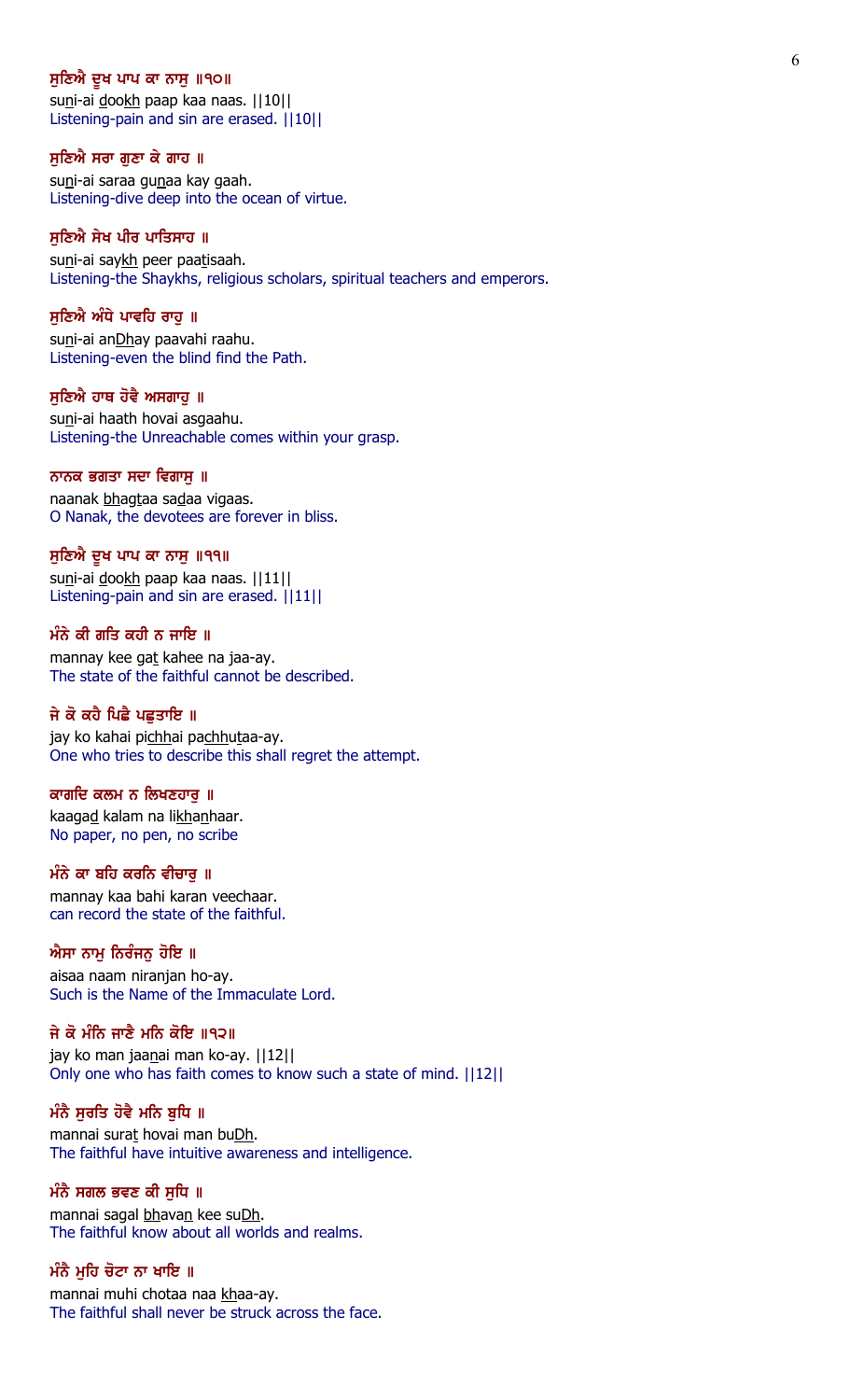### ਮੰਨੈ ਜਮ ਕੈ ਸਾਥਿ ਨ ਜਾਇ ॥

mannai jam kai saath na jaa-ay. The faithful do not have to go with the Messenger of Death.

#### ਐਸਾ ਨਾਮੂ ਨਿਰੰਜਨੂ ਹੋਇ ॥

aisaa naam niranjan ho-ay. Such is the Name of the Immaculate Lord.

## ਜੇ ਕੋ ਮੰਨਿ ਜਾਣੈ ਮਨਿ ਕੋਇ ॥੧੩॥

jay ko man jaanai man ko-ay. | | 13 | | Only one who has faith comes to know such a state of mind. ||13||

### ਮੰਨੈ ਮਾਰਗਿ ਠਾਕ ਨ ਪਾਇ $\,$  ॥

mannai maarag thaak na paa-ay. The path of the faithful shall never be blocked.

#### ਮੰਨੈ ਪਤਿ ਸਿੳ ਪਰਗਟ ਜਾਇ ॥

mannai pat si-o pargat jaa-ay. The faithful shall depart with honor and fame.

### ਮੰਨੈ ਮਗੂ ਨ ਚਲੈ ਪੰ<u>ਥ</u> ॥

mannai mag na chalai panth. The faithful do not follow empty religious rituals.

#### ਮੰਨੈ ਧਰਮ ਸੇਤੀ ਸਨਬੰਧ ॥

mannai Dharam saytee san-banDh. The faithful are firmly bound to the Dharma.

#### ਐਸਾ ਨਾਮੂ ਨਿਰੰਜਨੂ ਹੋਇ ॥

aisaa naam niranjan ho-ay. Such is the Name of the Immaculate Lord.

### ਜੇ ਕੋ ਮੰਨਿ ਜਾਣੈ ਮਨਿ ਕੋਇ ॥੧੪॥

jay ko man jaanai man ko-ay. | | 14| | Only one who has faith comes to know such a state of mind. ||14||

## ਮੰਨੈ ਪਾਵਹਿ ਮੋਖ ਦਆਰ ॥

mannai paavahi mokh du-aar. The faithful find the Door of Liberation.

### ਮੰਨੈ ਪਰਵਾਰੈ ਸਾਧਾਰ ॥

mannai parvaarai saaDhaar. The faithful uplift and redeem their family and relations.

#### ਮੰਨੈ ਤਰੈ ਤਾਰੇ ਗਰ ਸਿਖ ॥

mannai tarai taaray gur sikh. The faithful are saved, and carried across with the Sikhs of the Guru.

### ਮੰਨੈ ਨਾਨਕ ਭਵਹਿ ਨ ਭਿਖ ॥

mannai naanak bhavahi na bhikh. The faithful, O Nanak, do not wander around begging.

#### ਐਸਾ ਨਾਮੂ ਨਿਰੰਜਨੂ ਹੋਇ ॥

aisaa naam niranjan ho-ay. Such is the Name of the Immaculate Lord.

## ਜੇ ਕੋ ਮੰਨਿ ਜਾਣੈ ਮਨਿ ਕੋਇ ॥੧੫॥

jay ko man jaanai man ko-ay. ||15|| Only one who has faith comes to know such a state of mind. ||15||

## ਪੰਚ ਪਰਵਾਣ ਪੰਚ ਪਰਧਾਨ ॥

panch parvaan panch parDhaan. The chosen ones, the self-elect, are accepted and approved.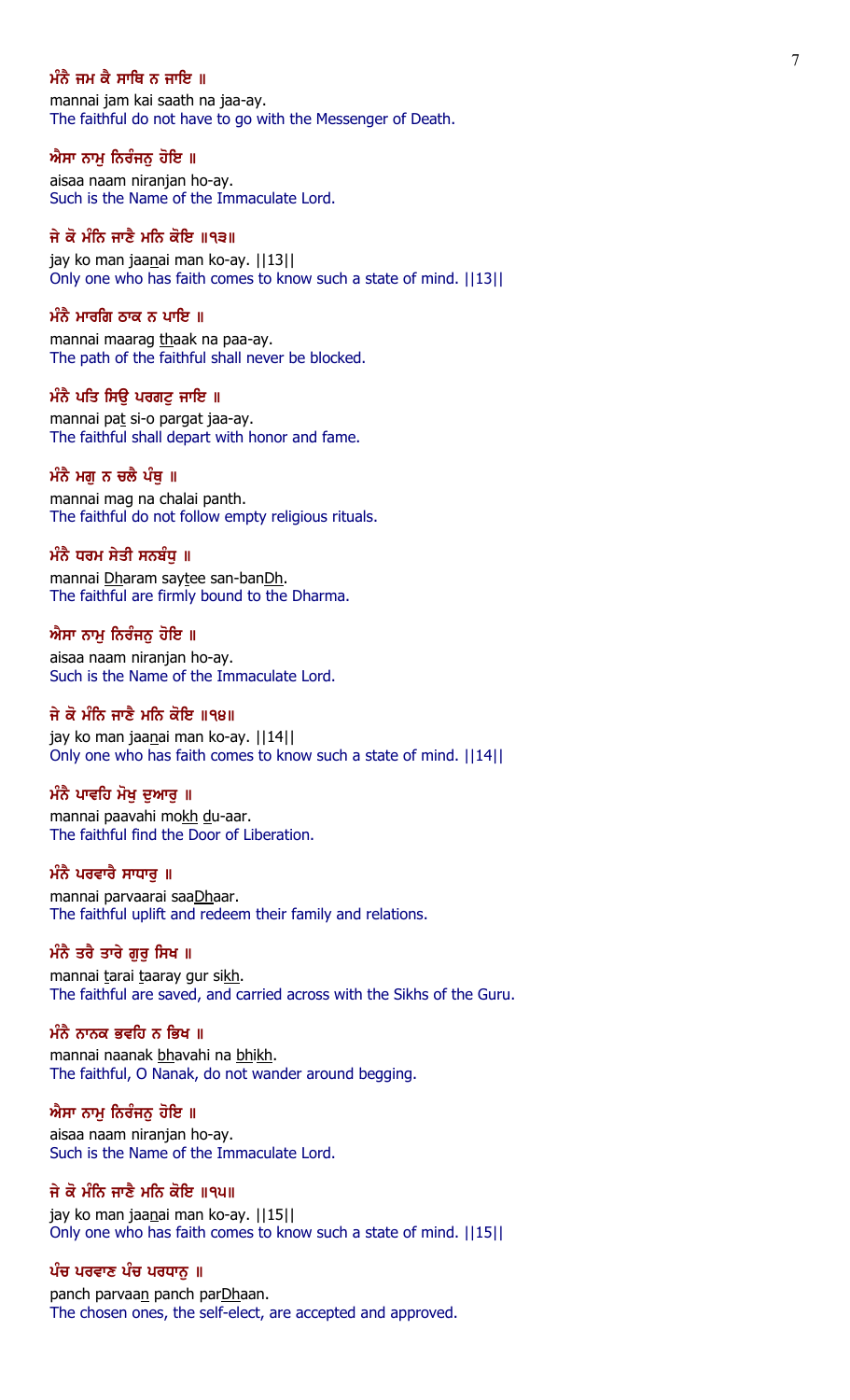### ਪੰਚੇ ਪਾਵਹਿ ਦਰਗਹਿ ਮਾਨ ॥

panchay paavahi dargahi maan. The chosen ones are honored in the Court of the Lord.

#### ਪੰਚੇ ਸੋਹਹਿ ਦਰਿ ਰਾਜਾਨੂ ॥

panchay sohahi dar raajaan. The chosen ones look beautiful in the courts of kings.

### ਪੰਚਾ ਕਾ ਗੁਰੂ ਏਕੂ ਧਿਆਨੂ ॥

panchaa kaa gur ayk Dhi-aan. The chosen ones meditate single-mindedly on the Guru.

#### ਜੇ ਕੋ ਕਹੈ ਕਰੈ ਵੀਚਾਰ ॥

jay ko kahai karai veechaar. No matter how much anyone tries to explain and describe them,

#### ਕਰਤੇ ਕੈ ਕਰਣੈ ਨਾਹੀ ਸਮਾਰ ॥

kartay kai karnai naahee sumaar. the actions of the Creator cannot be counted.

#### ਧੌਲੂ ਧਰਮੂ ਦਇਆ ਕਾ ਪੂਤੁ ॥

Dhoul Dharam da-i-aa kaa poot. The mythical bull is Dharma, the son of compassion;

### ਸੰਤੋਖ ਥਾਪਿ ਰਖਿਆ ਜਿਨਿ ਸਤਿ ॥

san<u>tokh</u> thaap ra<u>kh</u>i-aa jin soo<u>t</u>. this is what patiently holds the earth in its place.

#### ਜੇ ਕੋ ਬਝੈ ਹੋਵੈ ਸਚਿਆਰ ॥

jay ko bujhai hovai sachiaar. One who understands this becomes truthful.

### ਧਵਲੈ ੳਪਰਿ ਕੇਤਾ ਭਾਰ ॥

<u>Dh</u>avlai upar kay<u>t</u>aa <u>bh</u>aar. What a great load there is on the bull!

## ਧਰਤੀ ਹੋਰ ਪਰੈ ਹੋਰ ਹੋਰ ॥

Dhartee hor parai hor hor. So many worlds beyond this world-so very many!

#### ਤਿਸ ਤੇ ਭਾਰੂ ਤਲੈ ਕਵਣੂ ਜੋਰੂ ॥

tis tay bhaar talai kavan jor. What power holds them, and supports their weight?

#### ਜੀਅ ਜਾਤਿ ਰੰਗਾ ਕੇ ਨਾਵ ॥

jee-a jaa<u>t</u> rangaa kay naav. The names and the colors of the assorted species of beings

## ਸਭਨਾ ਲਿਖਿਆ ਵੁੜੀ ਕਲਾਮ ॥

sabhnaa likhi-aa vurhee kalaam. were all inscribed by the Ever-flowing Pen of God.

## ਏਹੁ ਲੇਖਾ ਲਿਖਿ ਜਾਣੈ ਕੋਇ ॥

ayhu lay<u>kh</u>aa li<u>kh</u> jaa<u>n</u>ai ko-ay. Who knows how to write this account?

#### ਲੇਖਾ ਲਿਖਿਆ ਕੇਤਾ ਹੋਇ ॥

lay<u>kh</u>aa li<u>kh</u>i-aa kaytaa ho-ay. Just imagine what a huge scroll it would take!

#### ਕੇਤਾ ਤਾਣੂ ਸੁਆਲਿਹੂ ਰੂਪੂ ॥

kay<u>t</u>aa <u>t</u>aa<u>n</u> su-aalihu roop. What power! What fascinating beauty!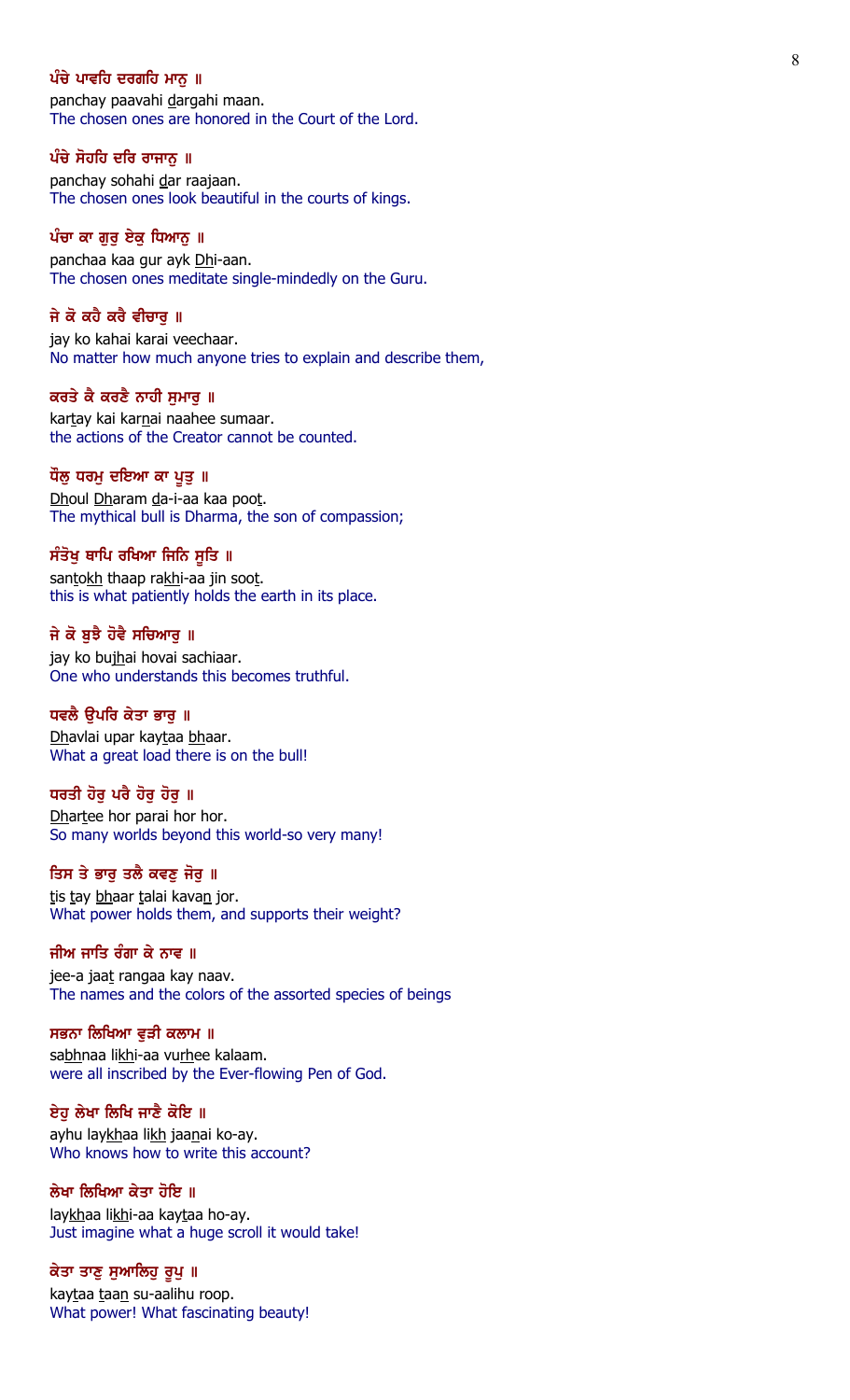## ਕੇਤੀ ਦਾਤਿ ਜਾਣੈ ਕੌਣੁ ਕੂਤੁ ॥

kaytee daat jaanai koun koot. And what gifts! Who can know their extent?

#### ਕੀਤਾ ਪਸਾਉ ਏਕੋ ਕਵਾਉ ॥

keetaa pasaa-o ayko kavaa-o. You created the vast expanse of the Universe with One Word!

## ਤਿਸ ਤੇ ਹੋਏ ਲਖ ਦਰੀਆਉ ॥

tis tay ho-ay lakh daree-aa-o. Hundreds of thousands of rivers began to flow.

#### ਕਦਰਤਿ ਕਵਣ ਕਹਾ ਵੀਚਾਰ ॥

kudrat kavan kahaa veechaar. How can Your Creative Potency be described?

#### ਵਾਰਿਆ ਨ ਜਾਵਾ ਏਕ ਵਾਰ ॥

vaari-aa na jaavaa ayk vaar. I cannot even once be a sacrifice to You.

### ਜੋ ਤਧ ਭਾਵੈ ਸਾਈ ਭਲੀ ਕਾਰ ॥

jo tuDh bhaavai saa-ee bhalee kaar. Whatever pleases You is the only good done,

### ਤ ਸਦਾ ਸਲਾਮਤਿ ਨਿਰੰਕਾਰ ॥੧੬॥

too sadaa salaamat nirankaar. ||16|| You, Eternal and Formless One! ||16||

#### ਅਸੰਖ ਜਪ ਅਸੰਖ ਭਾੳ ॥

asa<sup>n</sup><u>kh</u> jap asa<sup>n</sup>kh <u>bh</u>aa-o. Countless meditations, countless loves.

## ਅਸੰਖ ਪੂਜਾ ਅਸੰਖ ਤਪ ਤਾਉ ॥

asa<sup>n</sup>kh poojaa asa<sup>n</sup>kh <u>t</u>ap <u>t</u>aa-o. Countless worship services, countless austere disciplines.

### ਅਸੰਖ ਗਰੰਥ ਮਖਿ ਵੇਦ ਪਾਠ ॥

asa<sup>n</sup><u>kh</u> garanth mu<u>kh</u> vay<u>d</u> paa<u>th</u>. Countless scriptures, and ritual recitations of the Vedas.

## ਅਸੰਖ ਜੋਗ ਮਨਿ ਰਹਹਿ ਉਦਾਸ ॥

asa<sup>n</sup>kh jog man rahahi u<u>d</u>aas. Countless Yogis, whose minds remain detached from the world.

#### ਅਸੰਖ ਭਗਤ ਗਣ ਗਿਆਨ ਵੀਚਾਰ ॥

asa<sup>n</sup><u>kh bh</u>aga<u>t</u> gu<u>n</u> gi-aan veechaar. Countless devotees contemplate the Wisdom and Virtues of the Lord.

#### ਅਸੰਖ ਸਤੀ ਅਸੰਖ ਦਾਤਾਰ ॥

asa<sup>n</sup><u>kh</u> sa<u>t</u>ee asa<sup>n</sup>kh <u>d</u>aa<u>t</u>aar. Countless the holy, countless the givers.

## ਅਸੰਖ ਸੁਰ ਮੁਹ ਭਖ ਸਾਰ ॥

asa<sup>n</sup><u>kh</u> soor muh <u>bhakh</u> saar. Countless heroic spiritual warriors, who bear the brunt of the attack in battle (who with their mouths eat steel).

## ਅਸੰਖ ਮੋਨਿ ਲਿਵ ਲਾਇ ਤਾਰ ॥

asa<sup>n</sup><u>kh</u> mon liv laa-ay <u>t</u>aar. Countless silent sages, vibrating the String of His Love.

#### ਕੁਦਰਤਿ ਕਵਣ ਕਹਾ ਵੀਚਾਰੂ ॥

kudrat kavan kahaa veechaar. How can Your Creative Potency be described?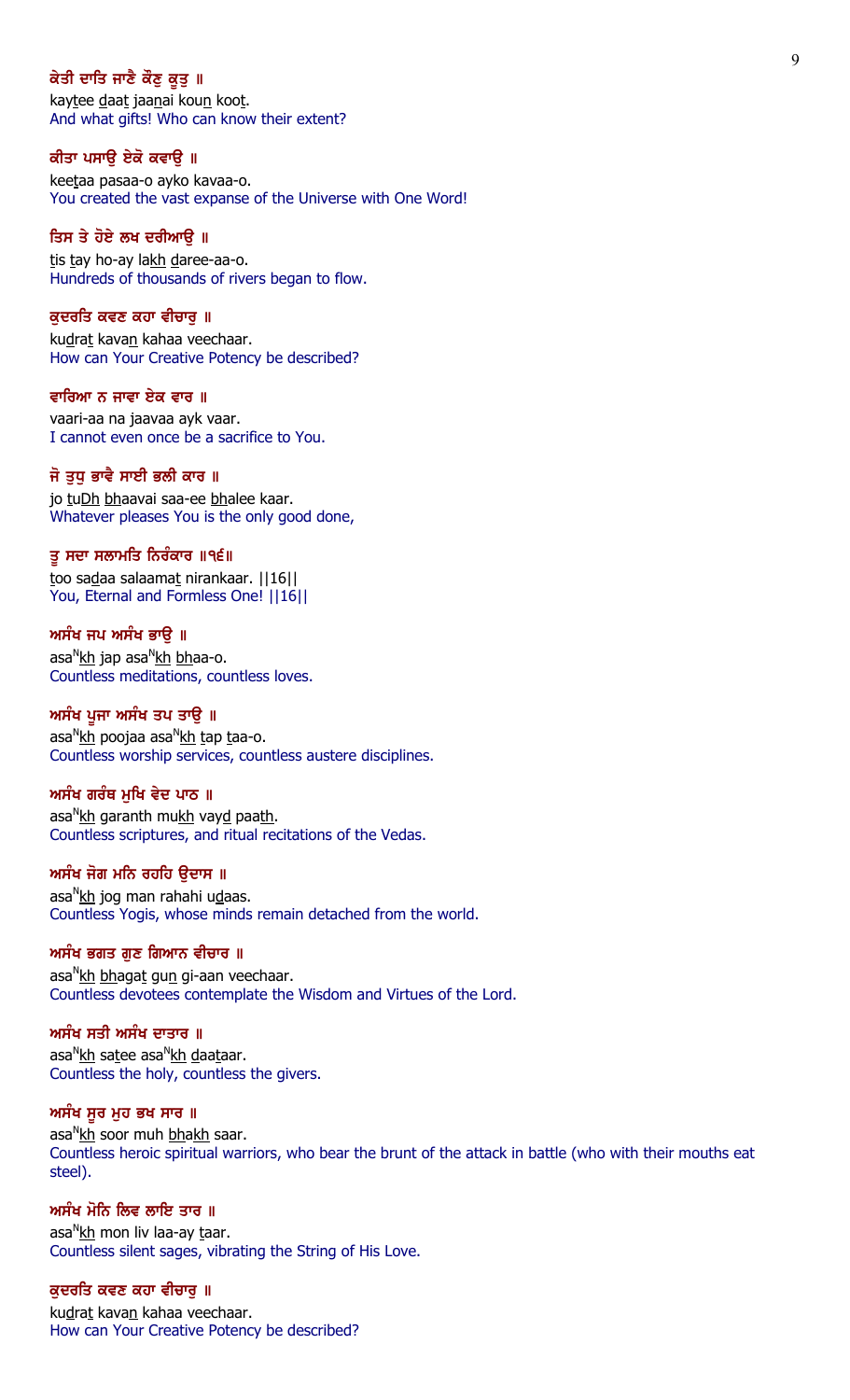### ਵਾਰਿਆ ਨ ਜਾਵਾ ਏਕ ਵਾਰ ॥

vaari-aa na jaavaa ayk vaar. I cannot even once be a sacrifice to You.

#### ਜੋ ਤੁਧੂ ਭਾਵੈ ਸਾਈ ਭਲੀ ਕਾਰ ॥

jo tuDh bhaavai saa-ee bhalee kaar. Whatever pleases You is the only good done,

## ਤੂ ਸਦਾ ਸਲਾਮਤਿ ਨਿਰੰਕਾਰ ॥੧੭॥

too sadaa salaamat nirankaar. ||17|| You, Eternal and Formless One. ||17||

#### ਅਸੰਖ ਮੁਰਖ ਅੰਧ ਘੋਰ ॥

asa<sup>n</sup><u>kh</u> moora<u>kh</u> an<u>Dh gh</u>or. Countless fools, blinded by ignorance.

#### ਅਸੰਖ ਚੋਰ ਹਰਾਮਖੋਰ ॥

asa<sup>n</sup>kh chor haraam<u>kh</u>or. Countless thieves and embezzlers.

### ਅਸੰਖ ਅਮਰ ਕਰਿ ਜਾਹਿ ਜੋਰ ॥

asa<sup>n</sup><u>kh</u> amar kar jaahi jor. Countless impose their will by force.

#### ਅਸੰਖ ਗਲਵਢ ਹਤਿਆ ਕਮਾਹਿ ॥

asa<sup>n</sup><u>kh</u> galva<u>dh</u> ha<u>t</u>i-aa kamaahi. Countless cut-throats and ruthless killers.

#### ਅਸੰਖ ਪਾਪੀ ਪਾਪੂ ਕਰਿ ਜਾਹਿ ॥

asa<sup>n</sup>kh paapee paap kar jaahi. Countless sinners who keep on sinning.

#### ਅਸੰਖ ਕੁੜਿਆਰ ਕੁੜੇ ਫਿਰਾਹਿ ॥

asa<sup>n</sup>kh koo<u>rh</u>i-aar koo<u>rh</u>ay firaahi. Countless liars, wandering lost in their lies.

### ਅਸੰਖ ਮਲੇਛ ਮਲੂ ਭਖਿ ਖਾਹਿ ॥

asa<sup>n</sup><u>kh</u> malay<u>chh</u> mal <u>bhakh kh</u>aahi. Countless wretches, eating filth as their ration.

## ਅਸੰਖ ਨਿੰਦਕ ਸਿਰਿ ਕਰਹਿ ਭਾਰੂ ॥

asa<sup>n</sup>kh nin<u>d</u>ak sir karahi <u>bh</u>aar. Countless slanderers, carrying the weight of their stupid mistakes on their heads.

#### ਨਾਨਕੁ ਨੀਚੁ ਕਹੈ ਵੀਚਾਰੁ ॥

naanak neech kahai veechaar. Nanak describes the state of the lowly.

#### ਵਾਰਿਆ ਨ ਜਾਵਾ ਏਕ ਵਾਰ ॥

vaari-aa na jaavaa ayk vaar. I cannot even once be a sacrifice to You.

## ਜੋ ਤੁਧੁ ਭਾਵੈ ਸਾਈ ਭਲੀ ਕਾਰ ॥

jo tuDh bhaavai saa-ee bhalee kaar. Whatever pleases You is the only good done,

#### ਤੂ ਸਦਾ ਸਲਾਮਤਿ ਨਿਰੰਕਾਰ ॥੧੮॥

too sadaa salaamat nirankaar. | | 18 | | You, Eternal and Formless One. ||18||

## ਅਸੰਖ ਨਾਵ ਅਸੰਖ ਥਾਵ ॥

asa<sup>n</sup><u>kh</u> naav asa<sup>n</sup>kh thaav. Countless names, countless places.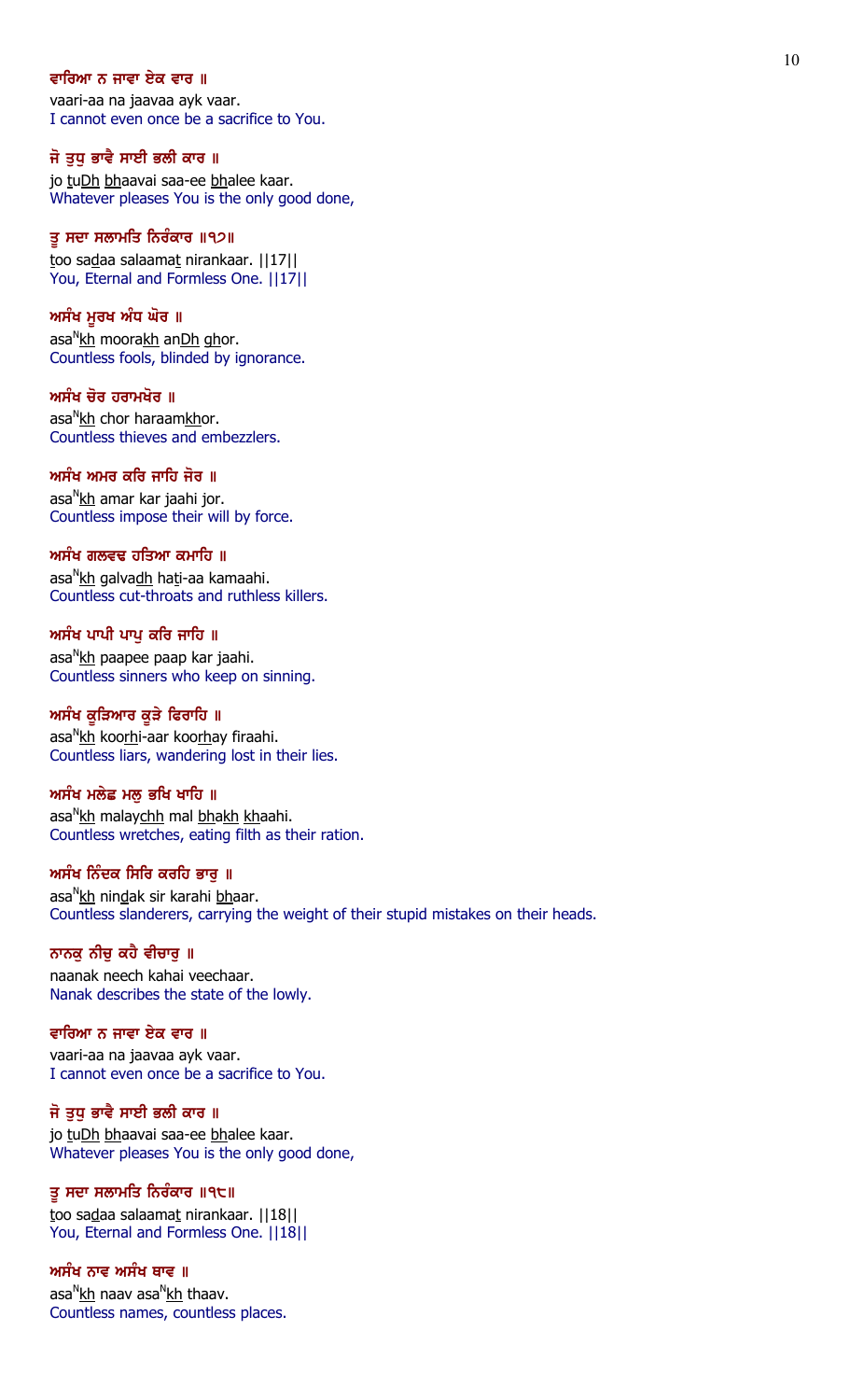### ਅਗੰਮ ਅਗੰਮ ਅਸੰਖ ਲੋਅ ॥

agamm agamm asa<sup>n</sup>kh lo-a. Inaccessible, unapproachable, countless celestial realms.

#### ਅਸੰਖ ਕਹਹਿ ਸਿਰਿ ਭਾਰੂ ਹੋਇ ॥

asa<sup>n</sup>kh kehahi sir <u>bh</u>aar ho-ay. Even to call them countless is to carry the weight on your head.

## ਅਖਰੀ ਨਾਮੂ ਅਖਰੀ ਸਾਲਾਹ ॥

akhree naam akhree saalaah. From the Word, comes the Naam; from the Word, comes Your Praise.

### ਅਖਰੀ ਗਿਆਨ ਗੀਤ ਗਣ ਗਾਹ ॥

akhree gi-aan geet gun gaah. From the Word, comes spiritual wisdom, singing the Songs of Your Glory.

### ਅਖਰੀ ਲਿਖਣ ਬੋਲਣ ਬਾਣਿ ॥

akhree likhan bolan baan. From the Word, come the written and spoken words and hymns.

### ਅਖਰਾ ਸਿਰਿ ਸੰਜੋਗ ਵਖਾਣਿ ॥

akhraa sir sanjog vakhaan. From the Word, comes destiny, written on one's forehead.

### ਜਿਨਿ ਏਹਿ ਲਿਖੇ ਤਿਸ ਸਿਰਿ ਨਾਹਿ ॥

jin ayhi likhay tis sir naahi. But the One who wrote these Words of Destiny-no words are written on His Forehead.

### ਜਿਵ ਫਰਮਾਏ ਤਿਵ ਤਿਵ ਪਾਹਿ ॥

jiv furmaa-ay tiv tiv paahi. As He ordains, so do we receive.

### ਜੇਤਾ ਕੀਤਾ ਤੇਤਾ ਨਾੳ ॥

jaytaa keetaa taytaa naa-o. The created universe is the manifestation of Your Name.

## ਵਿਣ ਨਾਵੈ ਨਾਹੀ ਕੋ ਥਾੳ ॥

vin naavai naahee ko thaa-o. Without Your Name, there is no place at all.

### ਕੁਦਰਤਿ ਕਵਣ ਕਹਾ ਵੀਚਾਰੂ ॥

kudrat kavan kahaa veechaar. How can I describe Your Creative Power?

### ਵਾਰਿਆ ਨ ਜਾਵਾ ਏਕ ਵਾਰ ॥

vaari-aa na jaavaa ayk vaar. I cannot even once be a sacrifice to You.

### ਜੋ ਤੁਧ ਭਾਵੈ ਸਾਈ ਭਲੀ ਕਾਰ ॥

jo tuDh bhaavai saa-ee bhalee kaar. Whatever pleases You is the only good done,

### ਤੂ ਸਦਾ ਸਲਾਮਤਿ ਨਿਰੰਕਾਰ ॥੧੯॥

too sadaa salaamat nirankaar. | | 19 | | You, Eternal and Formless One. ||19||

## ਭਰੀਐ ਹਥੂ ਪੈਰੂ ਤਨੂ ਦੇਹ ॥

bharee-ai hath pair tan dayh. When the hands and the feet and the body are dirty,

# ਪਾਣੀ ਧੋਤੈ ਉਤਰਸੂ ਖੇਹ ॥

paanee Dhotai utras khayh. water can wash away the dirt.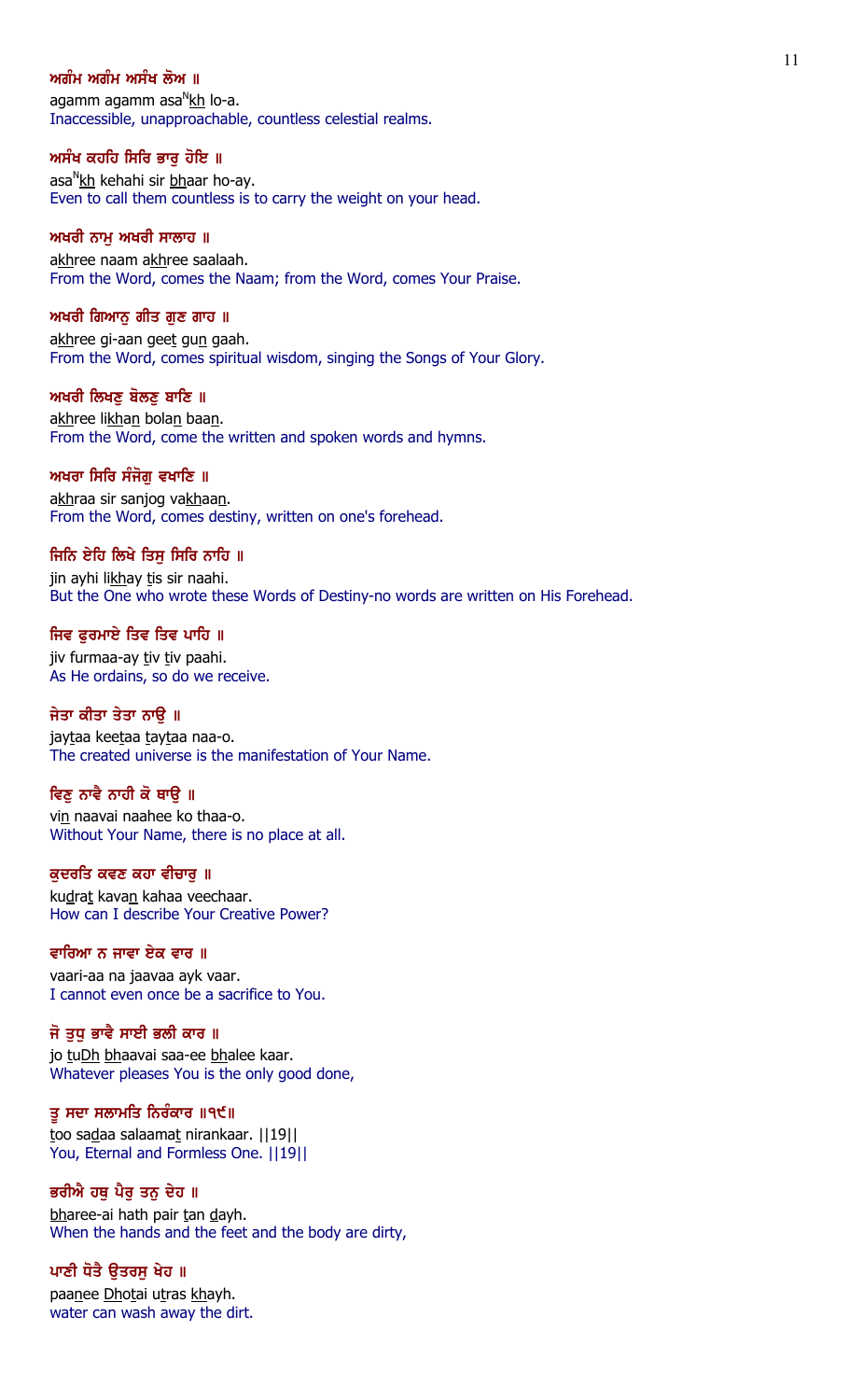## ਮਤ ਪਲੀਤੀ ਕਪੜ ਹੋਇ ॥

moot paleetee kaparh ho-ay. When the clothes are soiled and stained by urine,

#### ਦੇ ਸਾਬੂਣੂ ਲਈਐ ਓਹੁ ਧੋਇ ॥

day saaboon la-ee-ai oh Dho-ay. soap can wash them clean.

## ਭਰੀਐ ਮਤਿ ਪਾਪਾ ਕੈ ਸੰਗਿ ॥

bharee-ai mat paapaa kai sang. But when the intellect is stained and polluted by sin,

## ਓਹ ਧੋਪੈ ਨਾਵੈ ਕੈ ਰੰਗਿ ॥

oh Dhopai naavai kai rang. it can only be cleansed by the Love of the Name.

#### ਪੰਨੀ ਪਾਪੀ ਆਖਣ ਨਾਹਿ ॥

punnee paapee aakhan naahi. Virtue and vice do not come by mere words;

### ਕਰਿ ਕਰਿ ਕਰਣਾ ਲਿਖਿ ਲੈ ਜਾਹੂ ॥

kar kar karnaa likh lai jaahu. actions repeated, over and over again, are engraved on the soul.

### ਆਪੇ ਬੀਜਿ ਆਪੇ ਹੀ ਖਾਹ ॥

aapay beej aapay hee khaahu. You shall harvest what you plant.

### ਨਾਨਕ ਹੁਕਮੀ ਆਵਹੁ ਜਾਹੁ ॥੨੦॥

naanak hukmee aavhu jaahu. ||20|| O Nanak, by the Hukam of God's Command, we come and go in reincarnation. ||20||

#### ਤੀਰਥੁ ਤਪੁ ਦਇਆ ਦਤੁ ਦਾਨੁ ॥

tirath tap da-i-aa dat daan. Pilgrimages, austere discipline, compassion and charity

## ਜੇ ਕੋ ਪਾਵੈ ਤਿਲ ਕਾ ਮਾਨ ॥

jay ko paavai til kaa maan. -these, by themselves, bring only an iota of merit.

### ਸੁਣਿਆ ਮੰਨਿਆ ਮਨਿ ਕੀਤਾ ਭਾਉ ॥

suni-aa mani-aa man keetaa bhaa-o. Listening and believing with love and humility in your mind,

#### ਅੰਤਰਗਤਿ ਤੀਰਥਿ ਮਲਿ ਨਾੳ ॥

antargat tirath mal naa-o. cleanse yourself with the Name, at the sacred shrine deep within.

#### ਸਭਿ ਗੁਣ ਤੇਰੇ ਮੈ ਨਾਹੀ ਕੋਇ ॥

sabh gun tayray mai naahee ko-ay. All virtues are Yours, Lord, I have none at all.

### ਵਿਣੂ ਗੁਣ ਕੀਤੇ ਭਗਤਿ ਨ ਹੋਇ ॥

vin gun keetay bhagat na ho-ay. Without virtue, there is no devotional worship.

### ਸੁਅਸਤਿ ਆਥਿ ਬਾਣੀ ਬਰਮਾਉ ॥

su-asat aath banee barmaa-o. I bow to the Lord of the World, to His Word, to Brahma the Creator.

### ਸਤਿ ਸੁਹਾਣੂ ਸਦਾ ਮਨਿ ਚਾਉ ॥

sat suhaan sadaa man chaa-o. He is Beautiful, True and Eternally Joyful.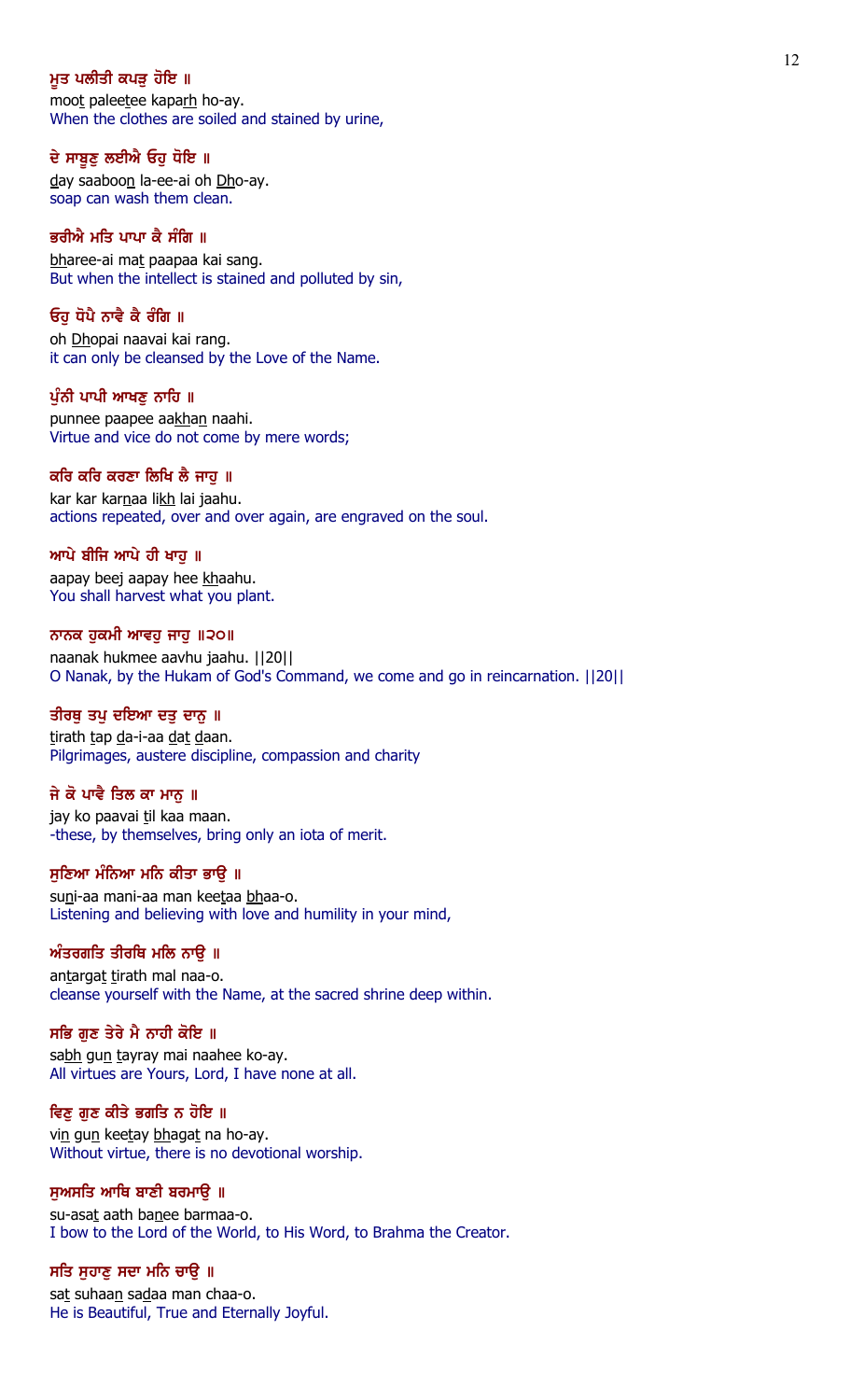## ਕਵਣ ਸ ਵੇਲਾ ਵਖਤ ਕਵਣ ਕਵਣ ਥਿਤਿ ਕਵਣ ਵਾਰ ॥

kavan so vaylaa vakhat kavan kavan thit kavan vaar. What was that time, and what was that moment? What was that day, and what was that date?

## ਕਵਣਿ ਸਿ ਰੁਤੀ ਮਾਹੂ ਕਵਣੂ ਜਿਤੂ ਹੋਆ ਆਕਾਰੂ ॥

kavan se rutee maahu kavan jit ho-aa aakaar. What was that season, and what was that month, when the Universe was created?

## ਵੇਲ ਨ ਪਾਈਆ ਪੰਡਤੀ ਜਿ ਹੋਵੈ ਲੇਖੂ ਪੁਰਾਣੂ ॥

vayl na paa-ee-aa pandtee je hovai laykh puraan. The Pandits, the religious scholars, cannot find that time, even if it is written in the Puraanas.

## ਵਖਤ ਨ ਪਾਇਓ ਕਾਦੀਆ ਜਿ ਲਿਖਨਿ ਲੇਖ ਕਰਾਣ ॥

vakhat na paa-i-o kaadee-aa je likhan laykh kuraan. That time is not known to the Qazis, who study the Koran.

## ਥਿਤਿ ਵਾਰ ਨਾ ਜੋਗੀ ਜਾਣੈ ਰਤਿ ਮਾਹ ਨਾ ਕੋਈ ॥

thit vaar naa jogee jaanai rut maahu naa ko-ee. The day and the date are not known to the Yogis, nor is the month or the season.

## ਜਾ ਕਰਤਾ ਸਿਰਠੀ ਕਉ ਸਾਜੇ ਆਪੇ ਜਾਣੈ ਸੋਈ ॥

jaa kartaa sirthee ka-o saajay aapay jaanai so-ee. The Creator who created this creation-only He Himself knows.

## ਕਿਵ ਕਰਿ ਆਖਾ ਕਿਵ ਸਾਲਾਹੀ ਕਿੳ ਵਰਨੀ ਕਿਵ ਜਾਣਾ ॥

kiv kar aakhaa kiv saalaahee ki-o varnee kiv jaanaa. How can we speak of Him? How can we praise Him? How can we describe Him? How can we know Him?

## ਨਾਨਕ ਆਖਣਿ ਸਭੁ ਕੋ ਆਖੈ ਇਕ ਦੁ ਇਕੁ ਸਿਆਣਾ ॥

naanak aakhan sabh ko aakhai ik doo ik si-aanaa. O Nanak, everyone speaks of Him, each one wiser than the rest.

## ਵਡਾ ਸਾਹਿਬ ਵਡੀ ਨਾਈ ਕੀਤਾ ਜਾ ਕਾ ਹੋਵੈ ॥

vadaa saahib vadee naa-ee keetaa jaa kaa hovai. Great is the Master, Great is His Name. Whatever happens is according to His Will.

# ਨਾਨਕ ਜੇ ਕੋ ਆਪੌ ਜਾਣੈ ਅਗੈ ਗਇਆ ਨ ਸੋਹੈ ॥੨੧॥

naanak jay ko aapou jaanai agai ga-i-aa na sohai. ||21|| O Nanak, one who claims to know everything shall not be decorated in the world hereafter. ||21||

## ਪਾਤਾਲਾ ਪਾਤਾਲ ਲਖ ਆਗਾਸਾ ਆਗਾਸ $\parallel$

paataalaa paataal lakh aagaasaa aagaas. There are nether worlds beneath nether worlds, and hundreds of thousands of heavenly worlds above.

### ਓਤਕ ਓਤਕ ਭਾਲਿ ਥਕੇ ਵੇਦ ਕਹਨਿ ਇਕ ਵਾਤ ॥

orhak orhak bhaal thakay vayd kahan ik vaat. The Vedas say that you can search and search for them all, until you grow weary.

### ਸਹਸ ਅਠਾਰਹ ਕਹਨਿ ਕਤੇਬਾ ਅਸੁਲੂ ਇਕੁ ਧਾਤੁ ॥

sahas athaarah kahan kataybaa asuloo ik Dhaat. The scriptures say that there are 18,000 worlds, but in reality, there is only One Universe.

## ਲੇਖਾ ਹੋਇ ਤ ਲਿਖੀਐ ਲੇਖੈ ਹੋਇ ਵਿਣਾਸੁ ॥

laykhaa ho-ay ta likee-ai laykhai ho-ay vinaas. If you try to write an account of this, you will surely finish yourself before you finish writing it.

### ਨਾਨਕ ਵਡਾ ਆਖੀਐ ਆਪੇ ਜਾਣੇ ਆਪ ॥੨੨॥

naanak vadaa aakhee-ai aapay jaanai aap. ||22|| O Nanak, call Him Great! He Himself knows Himself. ||22||

## ਸਾਲਾਹੀ ਸਾਲਾਹਿ ਏਤੀ ਸੁਰਤਿ ਨ ਪਾਈਆ ॥

saalaahee saalaahi aytee surat na paa-ee-aa. The praisers praise the Lord, but they do not obtain intuitive understanding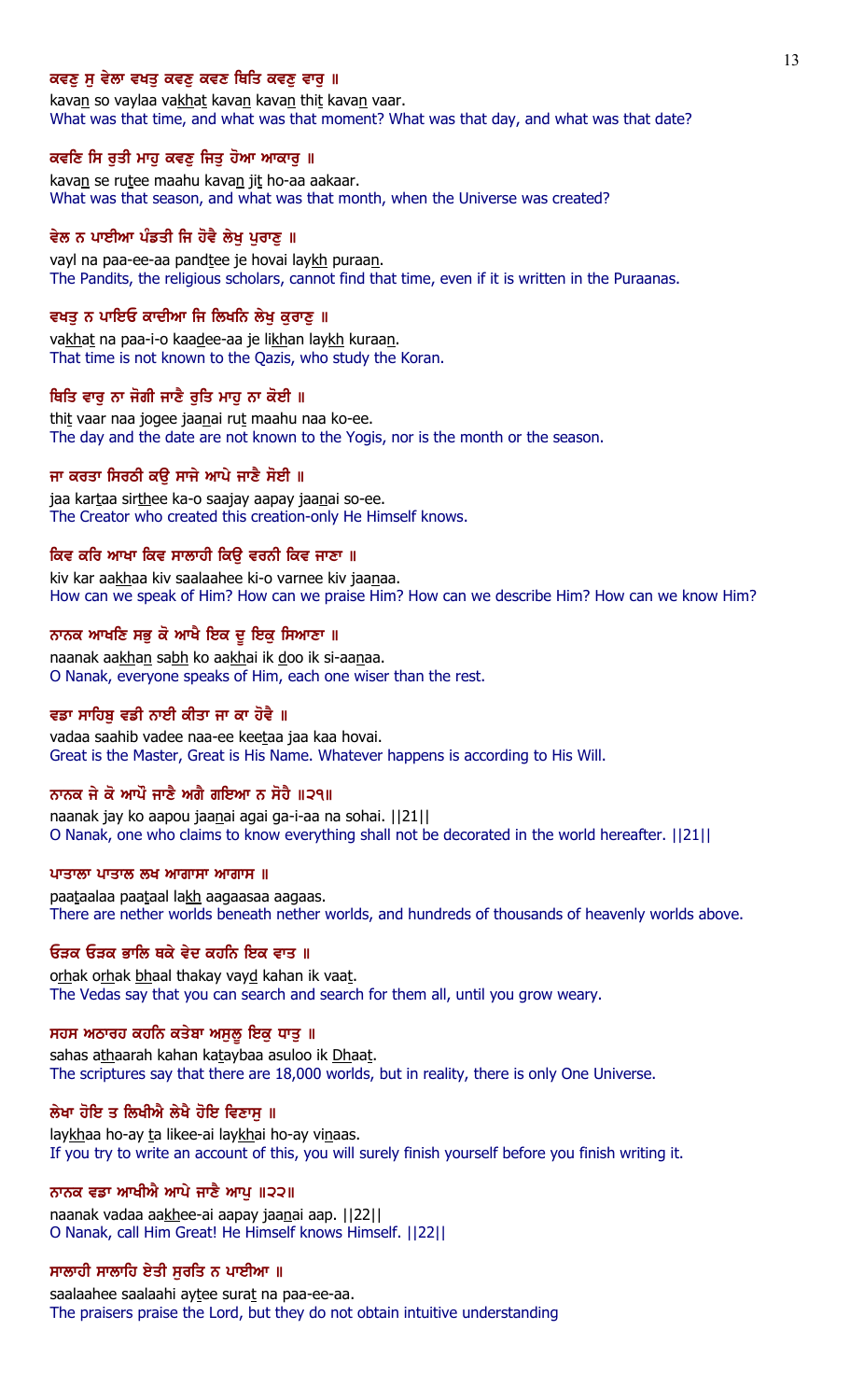## ਨਦੀਆ ਅਤੈ ਵਾਹ ਪਵਹਿ ਸਮੰਦਿ ਨ ਜਾਣੀਅਹਿ ॥

nadee-aa atai vaah pavahi samund na jaanee-ahi. -the streams and rivers flowing into the ocean do not know its vastness.

### ਸਮੁੰਦ ਸਾਹ ਸੁਲਤਾਨ ਗਿਰਹਾ ਸੇਤੀ ਮਾਲੂ ਧਨੂ ॥

samund saah sultaan girhaa saytee maal Dhan. Even kings and emperors, with mountains of property and oceans of wealth

## ਕੀੜੀ ਤੁਲਿ ਨ ਹੋਵਨੀ ਜੇ ਤਿਸੂ ਮਨਹੂ ਨ ਵੀਸਰਹਿ ॥੨੩॥

keerhee tul na hovnee jay tis manhu na veesrahi. | [23] | -these are not even equal to an ant, who does not forget God. ||23||

### ਅੰਤ ਨ ਸਿਫਤੀ ਕਹਣਿ ਨ ਅੰਤ $\,$  ॥

ant na siftee kahan na ant. Endless are His Praises, endless are those who speak them.

#### ਅੰਤ ਨ ਕਰਣੈ ਦੇਣਿ ਨ ਅੰਤ ॥

ant na karnai dayn na ant. Endless are His Actions, endless are His Gifts.

### ਅੰਤੂ ਨ ਵੇਖਣਿ ਸੁਣਣਿ ਨ ਅੰਤੂ ॥

ant na vaykhan sunan na ant. Endless is His Vision, endless is His Hearing.

### ਅੰਤ ਨ ਜਾਪੈ ਕਿਆ ਮਨਿ ਮੰਤ ॥

ant na jaapai ki-aa man mant. His limits cannot be perceived. What is the Mystery of His Mind?

#### ਅੰਤੂ ਨ ਜਾਪੈ ਕੀਤਾ ਆਕਾਰੂ ॥

ant na jaapai keetaa aakaar. The limits of the created universe cannot be perceived.

#### ਅੰਤੂ ਨ ਜਾਪੈ ਪਾਰਾਵਾਰੂ ॥

ant na jaapai paaraavaar. Its limits here and beyond cannot be perceived.

#### $\hat{\mathcal{W}}$ ਤ ਕਾਰਣਿ ਕੇਤੇ ਬਿਲਲਾਹਿ ॥

ant kaaran kaytay billaahi. Many struggle to know His limits,

## ਤਾ ਕੇ ਅੰਤ ਨ ਪਾਏ ਜਾਹਿ ॥

taa kay ant na paa-ay jaahi. but His limits cannot be found.

#### ਏਹ ਅੰਤ ਨ ਜਾਣੈ ਕੋਇ ॥

ayhu ant na jaanai ko-ay. No one can know these limits.

#### ਬਹੁਤਾ ਕਹੀਐ ਬਹੁਤਾ ਹੋਇ ॥

bahutaa kahee-ai bahutaa ho-ay. The more you say about them, the more there still remains to be said.

### ਵਡਾ ਸਾਹਿਬੂ ਉਚਾ ਥਾਉ ॥

vadaa saahib oochaa thaa-o. Great is the Master, High is His Heavenly Home.

#### ਉਚੇ ਉਪਰਿ ਉਚਾ ਨਾਉ ॥

oochay upar oochaa naa-o. Highest of the High, above all is His Name.

## ਏਵਡੂ ਉਚਾ ਹੋਵੈ ਕੋਇ ॥

ayvad oochaa hovai ko-ay. Only one as Great and as High as God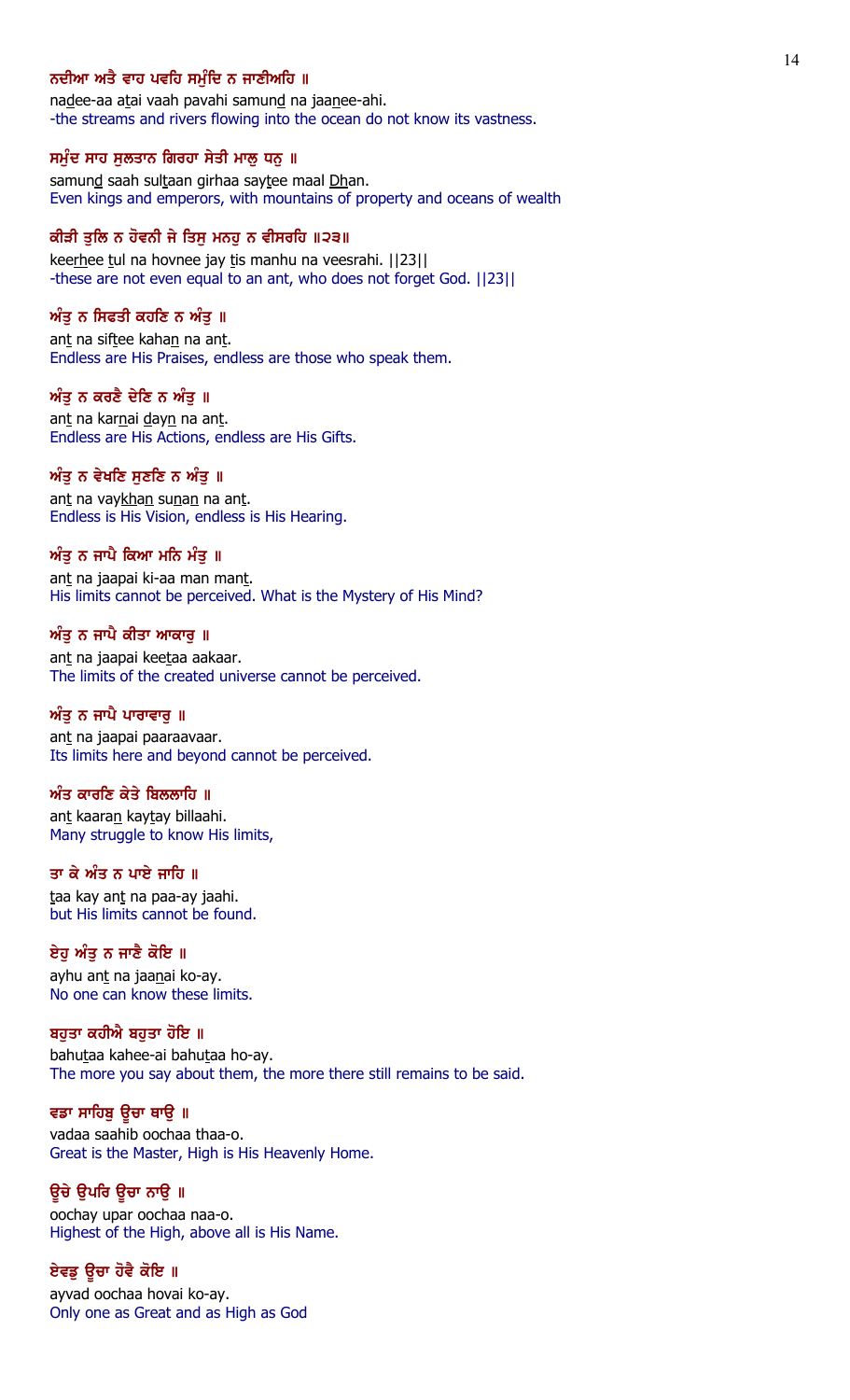## ਤਿਸ ਉਚੇ ਕੳ ਜਾਣੈ ਸੋਇ ॥

tis oochay ka-o jaanai so-ay. can know His Lofty and Exalted State.

#### ਜੇਵਡ ਆਪਿ ਜਾਣੈ ਆਪਿ ਆਪਿ ॥

jayvad aap jaanai aap aap. Only He Himself is that Great. He Himself knows Himself.

## ਨਾਨਕ ਨਦਰੀ ਕਰਮੀ ਦਾਤਿ ॥੨੪॥

naanak nadree karmee daat. | | 24 | | O Nanak, by His Glance of Grace, He bestows His Blessings. ||24||

#### ਬਹਤਾ ਕਰਮ ਲਿਖਿਆ ਨਾ ਜਾਇ ॥

bahutaa karam likhi-aa naa jaa-ay. His Blessings are so abundant that there can be no written account of them.

#### ਵਡਾ ਦਾਤਾ ਤਿਲ ਨ ਤਮਾਇ ॥

vadaa daataa til na tamaa-ay. The Great Giver does not hold back anything.

### ਕੇਤੇ ਮੰਗਹਿ ਜੋਧ ਅਪਾਰ ॥

kaytay mangahi joDh apaar. There are so many great, heroic warriors begging at the Door of the Infinite Lord.

#### ਕੇਤਿਆ ਗਣਤ ਨਹੀ ਵੀਚਾਰ ॥

kayti-aa ganat nahee veechaar. So many contemplate and dwell upon Him, that they cannot be counted.

#### ਕੇਤੇ ਖਪਿ ਤਟਹਿ ਵੇਕਾਰ ॥

kaytay khap tutahi vaykaar. So many waste away to death engaged in corruption.

### ਕੇਤੇ ਲੈ ਲੈ ਮੁਕਰੂ ਪਾਹਿ ॥

kaytay lai lai mukar paahi. So many take and take again, and then deny receiving.

## ਕੇਤੇ ਮੁਰਖ ਖਾਹੀ ਖਾਹਿ ॥

kaytay moorakh khaahee khaahi. So many foolish consumers keep on consuming.

### ਕੇਤਿਆ ਦੁਖ ਭੁਖ ਸਦ ਮਾਰ ॥

kayti-aa dookh bhookh sad maar. So many endure distress, deprivation and constant abuse.

#### ਏਹਿ ਭਿ ਦਾਤਿ ਤੇਰੀ ਦਾਤਾਰ ॥

ayhi bhe daat tayree daataar. Even these are Your Gifts, O Great Giver!

#### ਬੰਦਿ ਖਲਾਸੀ ਭਾਣੈ ਹੋਇ ॥

band khalaasee bhaanai ho-ay. Liberation from bondage comes only by Your Will.

### ਹੋਰੂ ਆਖਿ ਨ ਸਕੈ ਕੋਇ ॥

hor aakh na sakai ko-ay. No one else has any say in this.

### ਜੇ ਕੋ ਖਾਇਕੁ ਆਖਣਿ ਪਾਇ ॥

jay ko khaa-ik aakhan paa-ay. If some fool should presume to say that he does,

### ਓਹੁ ਜਾਣੈ ਜੇਤੀਆ ਮੁਹਿ ਖਾਇ ॥

oh jaanai jaytee-aa muhi khaa-ay. he shall learn, and feel the effects of his folly.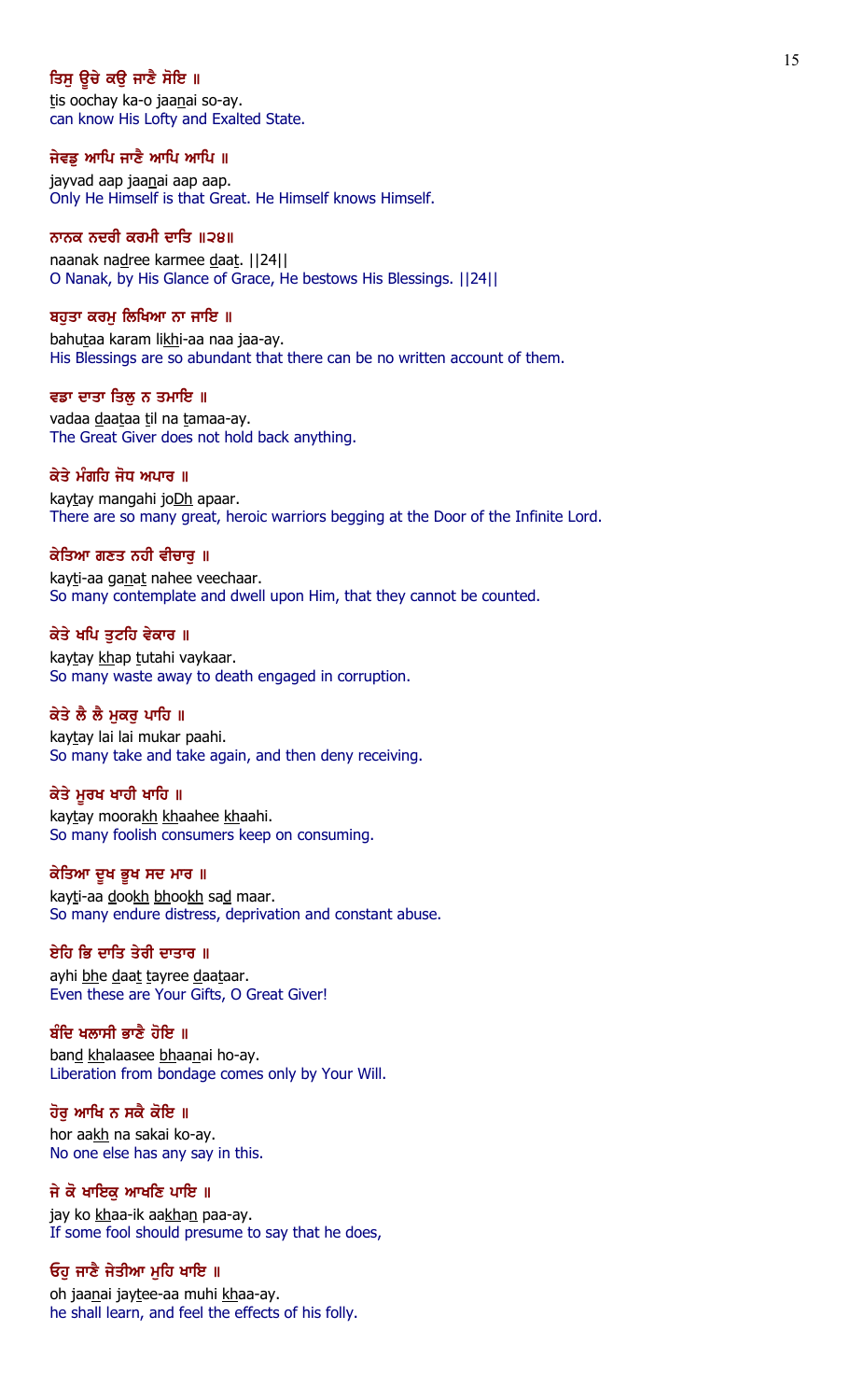### ਆਪੇ ਜਾਣੈ ਆਪੇ ਦੇਇ ॥

aapay jaanai aapay day-ay. He Himself knows, He Himself gives.

#### ਆਖਹਿ ਸਿ ਭਿ ਕੇਈ ਕੇਇ ॥

aakhahi se bhe kay-ee kay-ay. Few, very few are those who acknowledge this.

## ਜਿਸ ਨੋ ਬਖਸੇ ਸਿਫਤਿ ਸਾਲਾਹ ॥

jis no bakhsay sifat saalaah. One who is blessed to sing the Praises of the Lord,

#### ਨਾਨਕ ਪਾਤਿਸਾਹੀ ਪਾਤਿਸਾਹ ॥੨੫॥

naanak paatisaahee paatisaahu. ||25|| O Nanak, is the king of kings. ||25||

#### $m$ ਮੂਲ ਗੁਣ ਅਮੂਲ ਵਾਪਾਰ ॥

amul gun amul vaapaar. Priceless are His Virtues, Priceless are His Dealings.

#### ਅਮੁਲ ਵਾਪਾਰੀਏ ਅਮੁਲ ਭੰਡਾਰ ॥

amul vaapaaree-ay amul bhandaar. Priceless are His Dealers, Priceless are His Treasures.

#### ਅਮਲ ਆਵਹਿ ਅਮਲ ਲੈ ਜਾਹਿ ॥

amul aavahi amul lai jaahi. Priceless are those who come to Him, Priceless are those who buy from Him.

#### ਅਮੁਲ ਭਾਇ ਅਮੁਲਾ ਸਮਾਹਿ ॥

amul bhaa-ay amulaa samaahi. Priceless is Love for Him, Priceless is absorption into Him.

# ਅਮੁਲੁ ਧਰਮੁ ਅਮੁਲੁ ਦੀਬਾਣੁ ॥

amul Dharam amul deebaan. Priceless is the Divine Law of Dharma, Priceless is the Divine Court of Justice.

#### ਅਮੁਲੁ ਤੁਲੁ ਅਮੁਲੁ ਪਰਵਾਣੁ ॥

amul tul amul parvaan. Priceless are the scales, priceless are the weights.

## ਅਮੁਲੂ ਬਖਸੀਸ ਅਮੁਲੂ ਨੀਸਾਣੂ ॥

amul bakhsees amul neesaan. Priceless are His Blessings, Priceless is His Banner and Insignia.

#### ਅਮੁਲੁ ਕਰਮੁ ਅਮੁਲੁ ਫੁਰਮਾਣੁ ॥

amul karam amul furmaan. Priceless is His Mercy, Priceless is His Royal Command.

## ਅਮੁਲੋ ਅਮੁਲੁ ਆਖਿਆ ਨ ਜਾਇ ॥

amulo amul aakhi-aa na jaa-ay. Priceless, O Priceless beyond expression!

## ਆਖਿ ਆਖਿ ਰਹੇ ਲਿਵ ਲਾਇ ॥

aakh aakh rahay liv laa-ay. Speak of Him continually, and remain absorbed in His Love.

# ਆਖਹਿ ਵੇਦ ਪਾਠ ਪੁਰਾਣ ॥

aakhahi vayd paath puraan. The Vedas and the Puraanas speak.

## ਆਖਹਿ ਪੜੇ ਕਰਹਿ ਵਖਿਆਣ ॥

aakhahi parhay karahi vakhi-aan. The scholars speak and lecture.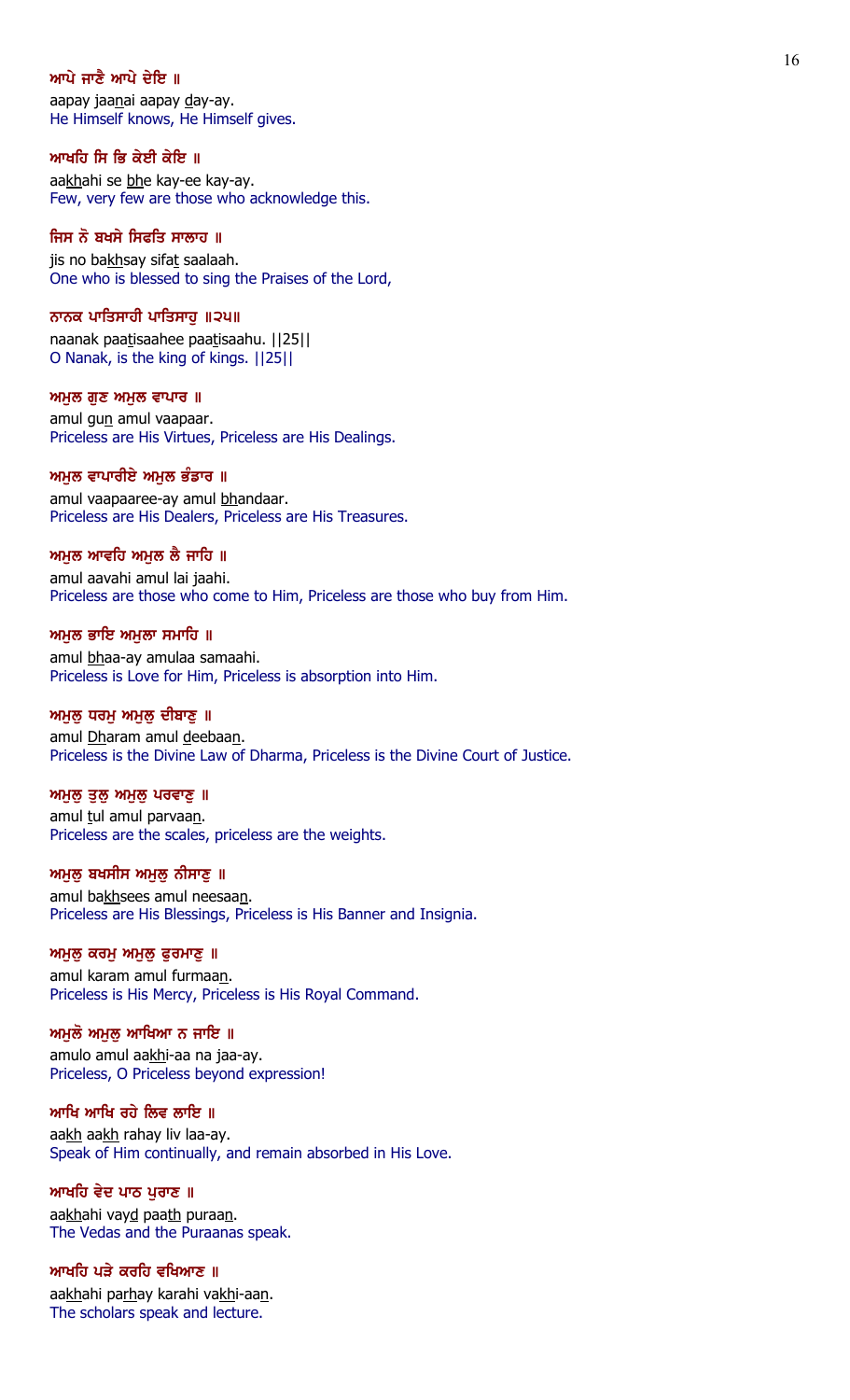## ਆਖਹਿ ਬਰਮੇ ਆਖਹਿ ਇੰਦ ॥

aakhahi barmay aakhahi ind. Brahma speaks, Indra speaks.

ਆਖਹਿ ਗੋਪੀ ਤੈ ਗੋਵਿੰਦ ॥ aakhahi gopee tai govind. The Gopis and Krishna speak.

# ਆਖਹਿ ਈਸਰ ਆਖਹਿ ਸਿਧ ॥

aakhahi eesar aakhahi siDh. Shiva speaks, the Siddhas speak.

## ਆਖਹਿ ਕੇਤੇ ਕੀਤੇ ਬਧ ॥

aakhahi kaytay keetay buDh. The many created Buddhas speak.

#### ਆਖਹਿ ਦਾਨਵ ਆਖਹਿ ਦੇਵ ॥

aakhahi daanav aakhahi dayv. The demons speak, the demi-gods speak.

### ਆਖਹਿ ਸੂਰਿ ਨਰ ਮੂਨਿ ਜਨ ਸੇਵ ॥

aakhahi sur nar mun jan sayv. The spiritual warriors, the heavenly beings, the silent sages, the humble and serviceful speak.

### ਕੇਤੇ ਆਖਹਿ ਆਖਣਿ ਪਾਹਿ ॥

kaytay aakhahi aakhan paahi. Many speak and try to describe Him.

### ਕੇਤੇ ਕਹਿ ਕਹਿ ੳਠਿ ੳਠਿ ਜਾਹਿ ॥

kaytay kahi kahi uth uth jaahi. Many have spoken of Him over and over again, and have then arisen and departed.

### ਏਤੇ ਕੀਤੇ ਹੋਰਿ ਕਰੇਹਿ ॥

aytay keetay hor karayhi. If He were to create as many again as there already are,

### ਤਾ ਆਖਿ ਨ ਸਕਹਿ ਕੇਈ ਕੇਇ ॥

taa aakh na sakahi kay-ee kay-ay. even then, they could not describe Him.

## ਜੇਵਡੂ ਭਾਵੈ ਤੇਵਡੂ ਹੋਇ ॥

jayvad bhaavai tayvad ho-ay. He is as Great as He wishes to be.

### ਨਾਨਕ ਜਾਣੈ ਸਾਚਾ ਸੋਇ ॥

naanak jaanai saachaa so-ay. O Nanak, the True Lord knows.

### ਜੇ ਕੋ ਆਖੈ ਬੋਲੂਵਿਗਾੜੂ ॥

jay ko aakhai boluvigaarh. If anyone presumes to describe God,

### ਤਾ ਲਿਖੀਐ ਸਿਰਿ ਗਾਵਾਰਾ ਗਾਵਾਰੁ ॥੨੬॥

taa likee-ai sir gaavaaraa gaavaar. ||26|| he shall be known as the greatest fool of fools! ||26||

### ਸੋ ਦਰ ਕੇਹਾ ਸੋ ਘਰ ਕੇਹਾ ਜਿਤ ਬਹਿ ਸਰਬ ਸਮਾਲੇ ॥

so dar kayhaa so ghar kayhaa jit bahi sarab samaalay. Where is that Gate, and where is that Dwelling, in which You sit and take care of all?

## ਵਾਜੇ ਨਾਦ ਅਨੇਕ ਅਸੰਖਾ ਕੇਤੇ ਵਾਵਣਹਾਰੇ ॥

vaajay naad anayk asankhaa kaytay vaavanhaaray. The Sound-current of the Naad vibrates there, and countless musicians play on all sorts of instruments there.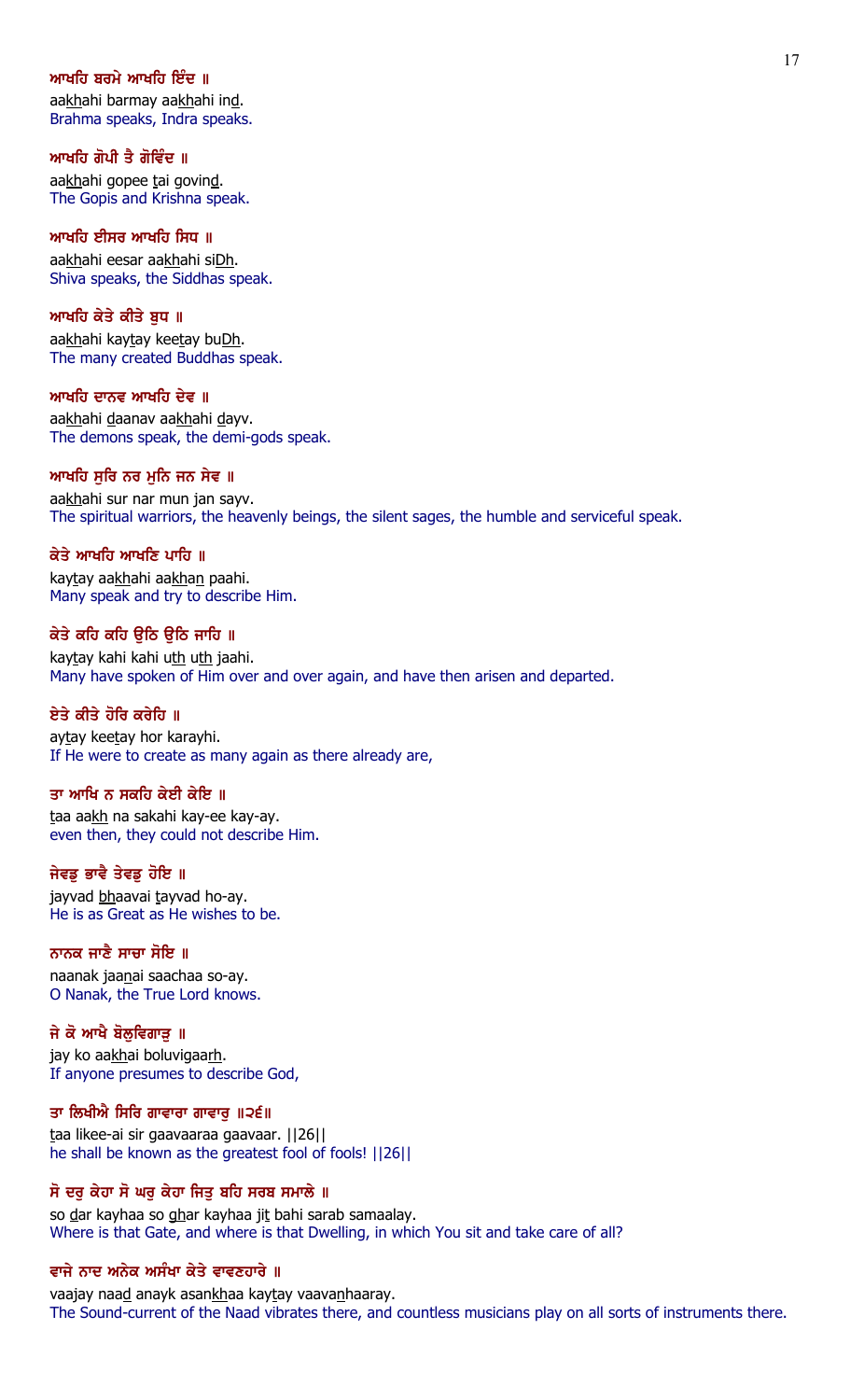## ਕੇਤੇ ਰਾਗ ਪਰੀ ਸਿੳ ਕਹੀਅਨਿ ਕੇਤੇ ਗਾਵਣਹਾਰੇ ॥

kaytay raag paree si-o kahee-an kaytay gaavan haaray. So many Ragas, so many musicians singing there.

#### ਗਾਵਹਿ ਤੁਹਨੋ ਪਉਣੂ ਪਾਣੀ ਬੈਸੰਤਰੂ ਗਾਵੈ ਰਾਜਾ ਧਰਮੂ ਦੁਆਰੇ ॥

gaavahi tuhno pa-un paanee baisantar gaavai raajaa Dharam du-aaray. The praanic wind, water and fire sing; the Righteous Judge of Dharma sings at Your Door.

## ਗਾਵਹਿ ਚਿਤੁ ਗੁਪਤੁ ਲਿਖਿ ਜਾਣਹਿ ਲਿਖਿ ਲਿਖਿ ਧਰਮੁ ਵੀਚਾਰੇ ॥

gaavahi chit gupat likh jaaneh likh likh Dharam veechaaray. Chitr and Gupt, the angels of the conscious and the subconscious who record actions, and the Righteous Judge of Dharma who judges this record sing.

#### ਗਾਵਹਿ ਈਸਰੂ ਬਰਮਾ ਦੇਵੀ ਸੋਹਨਿ ਸਦਾ ਸਵਾਰੇ ॥

gaavahi eesar barmaa dayvee sohan sadaa savaaray. Shiva, Brahma and the Goddess of Beauty, ever adorned, sing.

### ਗਾਵਹਿ ਇੰਦ ਇਦਾਸਣਿ ਬੈਠੇ ਦੇਵਤਿਆ ਦਰਿ ਨਾਲੇ ॥

gaavahi ind idaasan baithay dayviti-aa dar naalay. Indra, seated upon His Throne, sings with the deities at Your Door.

#### ਗਾਵਹਿ ਸਿਧ ਸਮਾਧੀ ਅੰਦਰਿ ਗਾਵਨਿ ਸਾਧ ਵਿਚਾਰੇ ॥

gaavahi siDh samaaDhee andar gaavan saaDh vichaaray. The Siddhas in Samaadhi sing; the Saadhus sing in contemplation.

### ਗਾਵਨਿ ਜਤੀ ਸਤੀ ਸੰਤੋਖੀ ਗਾਵਹਿ ਵੀਰ ਕਰਾਰੇ ॥

gaavan jatee satee santokhee gaavahi veer karaaray. The celibates, the fanatics, the peacefully accepting and the fearless warriors sing.

### ਗਾਵਨਿ ਪੰਡਿਤ ਪੜਨਿ ਰਖੀਸਰ ਜੁਗੁ ਜੁਗੁ ਵੇਦਾ ਨਾਲੇ ॥

gaavan pandit parhan rakheesar jug jug vaydaa naalay. The Pandits, the religious scholars who recite the Vedas, with the supreme sages of all the ages, sing.

### ਗਾਵਹਿ ਮੋਹਣੀਆ ਮਨੁ ਮੋਹਨਿ ਸੁਰਗਾ ਮਛ ਪਇਆਲੇ ॥

gaavahi mohnee-aa man mohan surgaa machh pa-i-aalay. The Mohinis, the enchanting heavenly beauties who entice hearts in this world, in paradise, and in the underworld of the subconscious sing.

## ਗਾਵਨਿ ਰਤਨ ਉਪਾਏ ਤੇਰੇ ਅਠਸਠਿ ਤੀਰਥ ਨਾਲੇ ॥

gaavan ratan upaa-ay tayray athsath tirath naalay. The celestial jewels created by You, and the sixty-eight holy places of pilgrimage sing.

### ਗਾਵਹਿ ਜੋਧ ਮਹਾਬਲ ਸੁਰਾ ਗਾਵਹਿ ਖਾਣੀ ਚਾਰੇ ॥

gaavahi joDh mahaabal sooraa gaavahi khaanee chaaray. The brave and mighty warriors sing; the spiritual heroes and the four sources of creation sing.

#### ਗਾਵਹਿ ਖੰਡ ਮੰਡਲ ਵਰਭੰਡਾ ਕਰਿ ਕਰਿ ਰਖੇ ਧਾਰੇ ॥

gaavahi khand mandal varbhandaa kar kar rakhay Dhaaray. The planets, solar systems and galaxies, created and arranged by Your Hand, sing.

#### ਸੇਈ ਤੁਧੁਨੋ ਗਾਵਹਿ ਜੋ ਤੁਧੁ ਭਾਵਨਿ ਰਤੇ ਤੇਰੇ ਭਗਤ ਰਸਾਲੇ ॥

say-ee tuDhuno gaavahi jo tuDh bhaavan ratay tayray bhagat rasaalay. They alone sing, who are pleasing to Your Will. Your devotees are imbued with the Nectar of Your Essence.

#### ਹੋਰਿ ਕੇਤੇ ਗਾਵਨਿ ਸੇ ਮੈ ਚਿਤਿ ਨ ਆਵਨਿ ਨਾਨਕੂ ਕਿਆ ਵੀਚਾਰੇ ॥

hor kaytay gaavan say mai chit na aavan naanak ki-aa veechaaray. So many others sing, they do not come to mind. O Nanak, how can I consider them all?

#### ਸੋਈ ਸੋਈ ਸਦਾ ਸਚੁ ਸਾਹਿਬੂ ਸਾਚਾ ਸਾਚੀ ਨਾਈ ॥

so-ee so-ee sadaa sach saahib saachaa saachee naa-ee. That True Lord is True, Forever True, and True is His Name.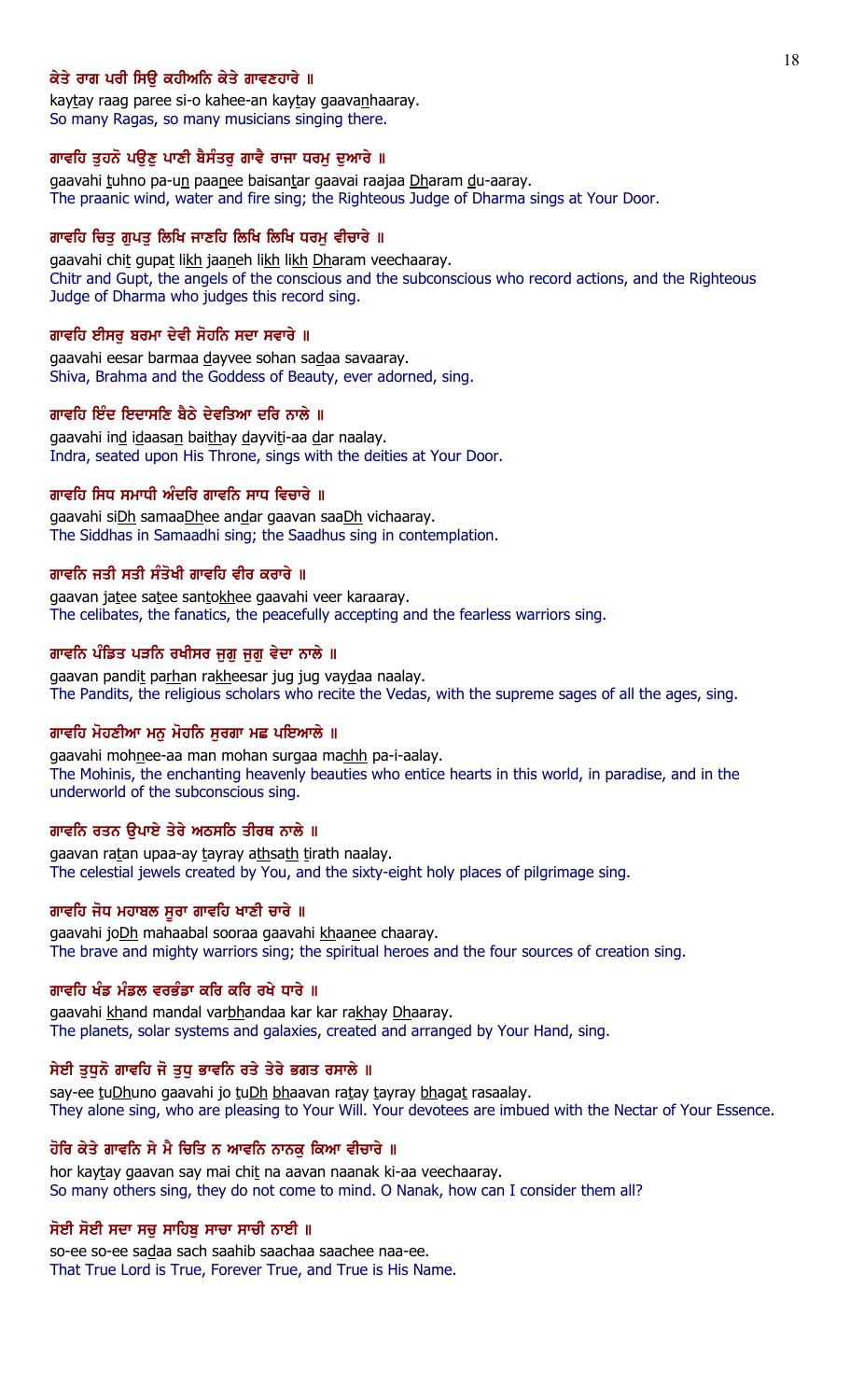## ਹੈ ਭੀ ਹੋਸੀ ਜਾਇ ਨ ਜਾਸੀ ਰਚਨਾ ਜਿਨਿ ਰਚਾਈ ॥

hai bhee hosee jaa-ay na jaasee rachnaa jin rachaa-ee. He is, and shall always be. He shall not depart, even when this Universe which He has created departs.

## ਰੰਗੀ ਰੰਗੀ ਭਾਤੀ ਕਰਿ ਕਰਿ ਜਿਨਸੀ ਮਾਇਆ ਜਿਨਿ ੳਪਾਈ ॥

rangee rangee bhaatee kar kar jinsee maa-i-aa jin upaa-ee. He created the world, with its various colors, species of beings, and the variety of Maya.

## ਕਰਿ ਕਰਿ ਵੇਖੈ ਕੀਤਾ ਆਪਣਾ ਜਿਵ ਤਿਸ ਦੀ ਵਡਿਆਈ ॥

kar kar vaykhai keetaa aapnaa jiv tis dee vadi-aa-ee. Having created the creation, He watches over it Himself, by His Greatness.

## ਜੋ ਤਿਸ ਭਾਵੈ ਸੋਈ ਕਰਸੀ ਹਕਮ ਨ ਕਰਣਾ ਜਾਈ ॥

jo tis bhaavai so-ee karsee hukam na karnaa jaa-ee. He does whatever He pleases. No order can be issued to Him.

## ਸੋ ਪਾਤਿਸਾਹ ਸਾਹਾ ਪਾਤਿਸਾਹਿਬ ਨਾਨਕ ਰਹਣ ਰਜਾਈ ॥੨੭॥

so paatisaahu saahaa paatisaahib naanak rahan rajaa-ee. ||27|| He is the King, the King of kings, the Supreme Lord and Master of kings. Nanak remains subject to His Will. ||27||

## ਮੰਦਾ ਸੰਤੋਖ ਸਰਮ ਪਤ ਝੋਲੀ ਧਿਆਨ ਕੀ ਕਰਹਿ ਬਿਭਤਿ ॥

munda santokh saram pat jholee Dhi-aan kee karahi bibhoot. Make contentment your ear-rings, humility your begging bowl, and meditation the ashes you apply to your body.

## ਖਿੰਥਾ ਕਾਲ ਕਆਰੀ ਕਾਇਆ ਜਗਤਿ ਡੰਡਾ ਪਰਤੀਤਿ ॥

khinthaa kaal ku-aaree kaa-i-aa jugat dandaa parteet. Let the remembrance of death be the patched coat you wear, let the purity of virginity be your way in the world, and let faith in the Lord be your walking stick.

## ਆਈ ਪੰਥੀ ਸਗਲ ਜਮਾਤੀ ਮਨਿ ਜੀਤੈ ਜਗ਼ ਜੀਤੁ ॥

aa-ee panthee sagal jamaatee man jeetai jag jeet. See the brotherhood of all mankind as the highest order of Yogis; conquer your own mind, and conquer the world.

## ਆਦੇਸੂ ਤਿਸੈ ਆਦੇਸੂ ॥

aadays tisai aadays. I bow to Him, I humbly bow.

# ਆਦਿ ਅਨੀਲ ਅਨਾਦਿ ਅਨਾਹਤਿ ਜਗ ਜਗ ਏਕੋ ਵੇਸ ॥੨੮॥

aad aneel anaad anaahat jug jug ayko vays. ||28|| The Primal One, the Pure Light, without beginning, without end. Throughout all the ages, He is One and the Same. ||28||

## ਭਗਤਿ ਗਿਆਨ ਦਇਆ ਭੰਡਾਰਣਿ ਘਟਿ ਘਟਿ ਵਾਜਹਿ ਨਾਦ ॥

bhugat gi-aan da-i-aa bhandaaran ghat ghat vaajeh naad. Let spiritual wisdom be your food, and compassion your attendant. The Sound-current of the Naad vibrates in each and every heart.

## ਆਪਿ ਨਾਥ ਨਾਥੀ ਸਭ ਜਾ ਕੀ ਰਿਧਿ ਸਿਧਿ ਅਵਰਾ ਸਾਦ ॥

aap naath naathee sabh jaa kee riDh siDh avraa saad. He Himself is the Supreme Master of all; wealth and miraculous spiritual powers, and all other external tastes and pleasures, are all like beads on a string.

## ਸੰਜੋਗ ਵਿਜੋਗ ਦਇ ਕਾਰ ਚਲਾਵਹਿ ਲੇਖੇ ਆਵਹਿ ਭਾਗ ॥

sanjog vijog du-ay kaar chalaaveh laykhay aavahi bhaag. Union with Him, and separation from Him, come by His Will. We come to receive what is written in our destiny.

## ਆਦੇਸ ਤਿਸੈ ਆਦੇਸ ॥

aadays tisai aadays. I bow to Him, I humbly bow.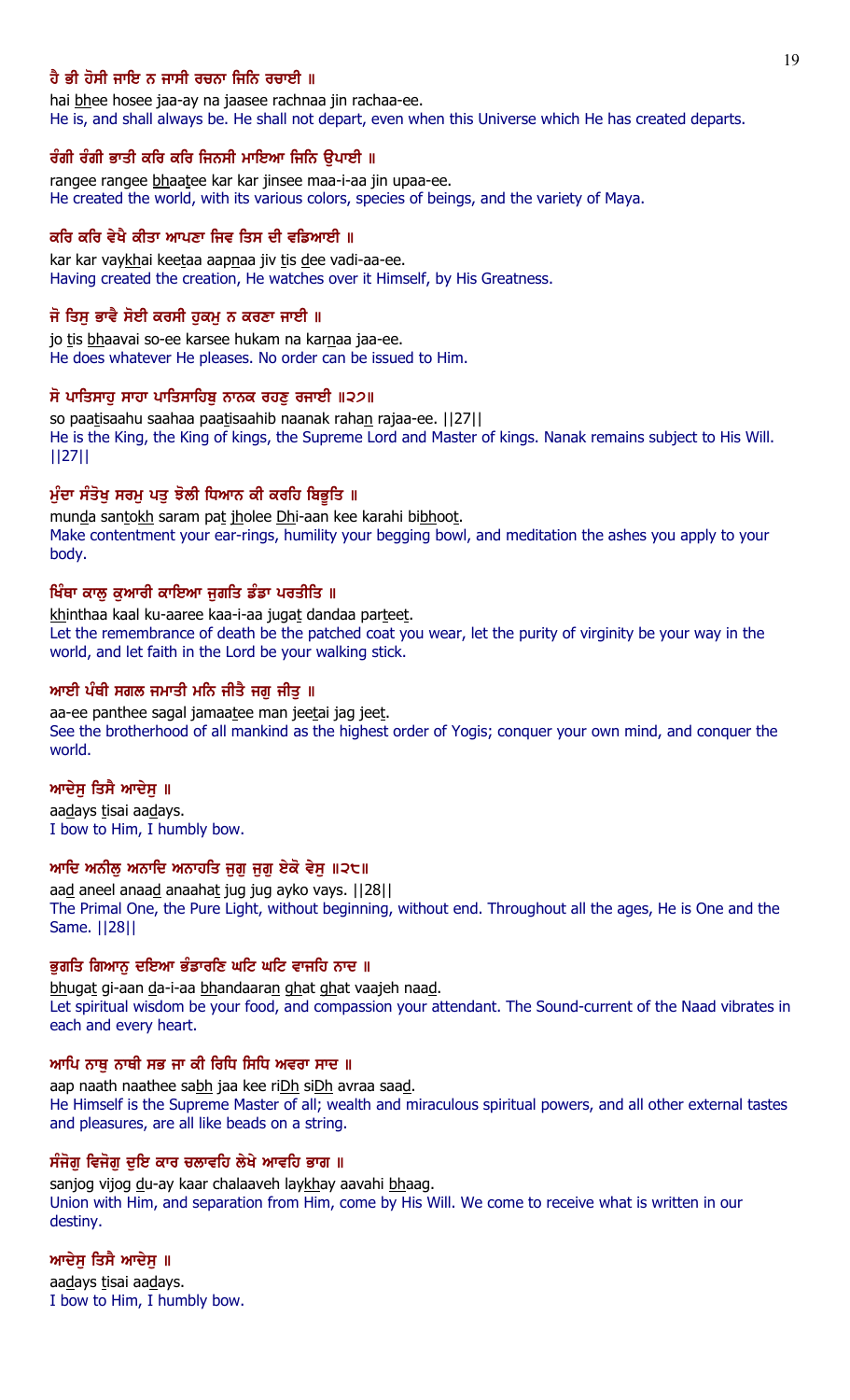## ਆਦਿ ਅਨੀਲ ਅਨਾਦਿ ਅਨਾਹਤਿ ਜਗ ਜਗ ਏਕੋ ਵੇਸ ॥੨੯॥

aad aneel anaad anaahat jug jug ayko vays. [[29]] The Primal One, the Pure Light, without beginning, without end. Throughout all the ages, He is One and the Same. ||29||

### ਏਕਾ ਮਾਈ ਜਗਤਿ ਵਿਆਈ ਤਿਨਿ ਚੇਲੇ ਪਰਵਾਣ ॥

aykaa maa-ee jugat vi-aa-ee tin chaylay parvaan. The One Divine Mother conceived and gave birth to the three deities.

### ਇਕ ਸੰਸਾਰੀ ਇਕ ਭੰਡਾਰੀ ਇਕ ਲਾਏ ਦੀਬਾਣੂ ॥

ik sansaaree ik bhandaaree ik laa-ay deebaan. One, the Creator of the World; One, the Sustainer; and One, the Destroyer.

## ਜਿਵ ਤਿਸੁ ਭਾਵੈ ਤਿਵੈ ਚਲਾਵੈ ਜਿਵ ਹੋਵੈ ਫੁਰਮਾਣੁ ॥

jiv tis bhaavai tivai chalaavai jiv hovai furmaan. He makes things happen according to the Pleasure of His Will. Such is His Celestial Order.

### ਓਹ ਵੇਖੈ ਓਨਾ ਨਦਰਿ ਨ ਆਵੈ ਬਹਤਾ ਏਹ ਵਿਡਾਣ ॥

oh vaykhai onaa nadar na aavai bahutaa ayhu vidaan. He watches over all, but none see Him. How wonderful this is!

### ਆਦੇਸ ਤਿਸੈ ਆਦੇਸ ॥

aadays tisai aadays. I bow to Him, I humbly bow.

## ਆਦਿ ਅਨੀਲ ਅਨਾਦਿ ਅਨਾਹਤਿ ਜਗ ਜਗ ਏਕੋ ਵੇਸ ॥੩੦॥

aad aneel anaad anaahat jug jug ayko vays. [[30]] The Primal One, the Pure Light, without beginning, without end. Throughout all the ages, He is One and the Same. ||30||

### ਆਸਣ ਲੋਇ ਲੋਇ ਭੰਡਾਰ ॥

aasan lo-ay lo-ay bhandaar. On world after world are His Seats of Authority and His Storehouses.

#### ਜੋ ਕਿਛ ਪਾਇਆ ਸ ਏਕਾ ਵਾਰ ॥

jo kichh paa-i-aa so aykaa vaar. Whatever was put into them, was put there once and for all.

### ਕਰਿ ਕਰਿ ਵੇਖੈ ਸਿਰਜਣਹਾਰੁ ॥

kar kar vaykhai sirjanhaar. Having created the creation, the Creator Lord watches over it.

## ਨਾਨਕ ਸਚੇ ਕੀ ਸਾਚੀ ਕਾਰ ॥

naanak sachay kee saachee kaar. O Nanak, True is the Creation of the True Lord.

### ਆਦੇਸ ਤਿਸੈ ਆਦੇਸ ॥

aadays tisai aadays. I bow to Him, I humbly bow.

### ਆਦਿ ਅਨੀਲੁ ਅਨਾਦਿ ਅਨਾਹਤਿ ਜੁਗੁ ਜੁਗੁ ਏਕੋ ਵੇਸੁ ॥੩੧॥

aad aneel anaad anaahat jug jug ayko vays. [[31]] The Primal One, the Pure Light, without beginning, without end. Throughout all the ages, He is One and the Same. ||31||

### ਇਕ ਦੂ ਜੀਭੌ ਲਖ ਹੋਹਿ ਲਖ ਹੋਵਹਿ ਲਖ ਵੀਸ ॥

ik doo jeebhou lakh hohi lakh hoveh lakh vees. If I had 100,000 tongues, and these were then multiplied twenty times more, with each tongue,

#### ਲਖੁ ਲਖੁ ਗੇੜਾ ਆਖੀਅਹਿ ਏਕੁ ਨਾਮੁ ਜਗਦੀਸ ॥

lakh lakh gayrhaa aakhee-ahi ayk naam jagdees. I would repeat, hundreds of thousands of times, the Name of the One, the Lord of the Universe.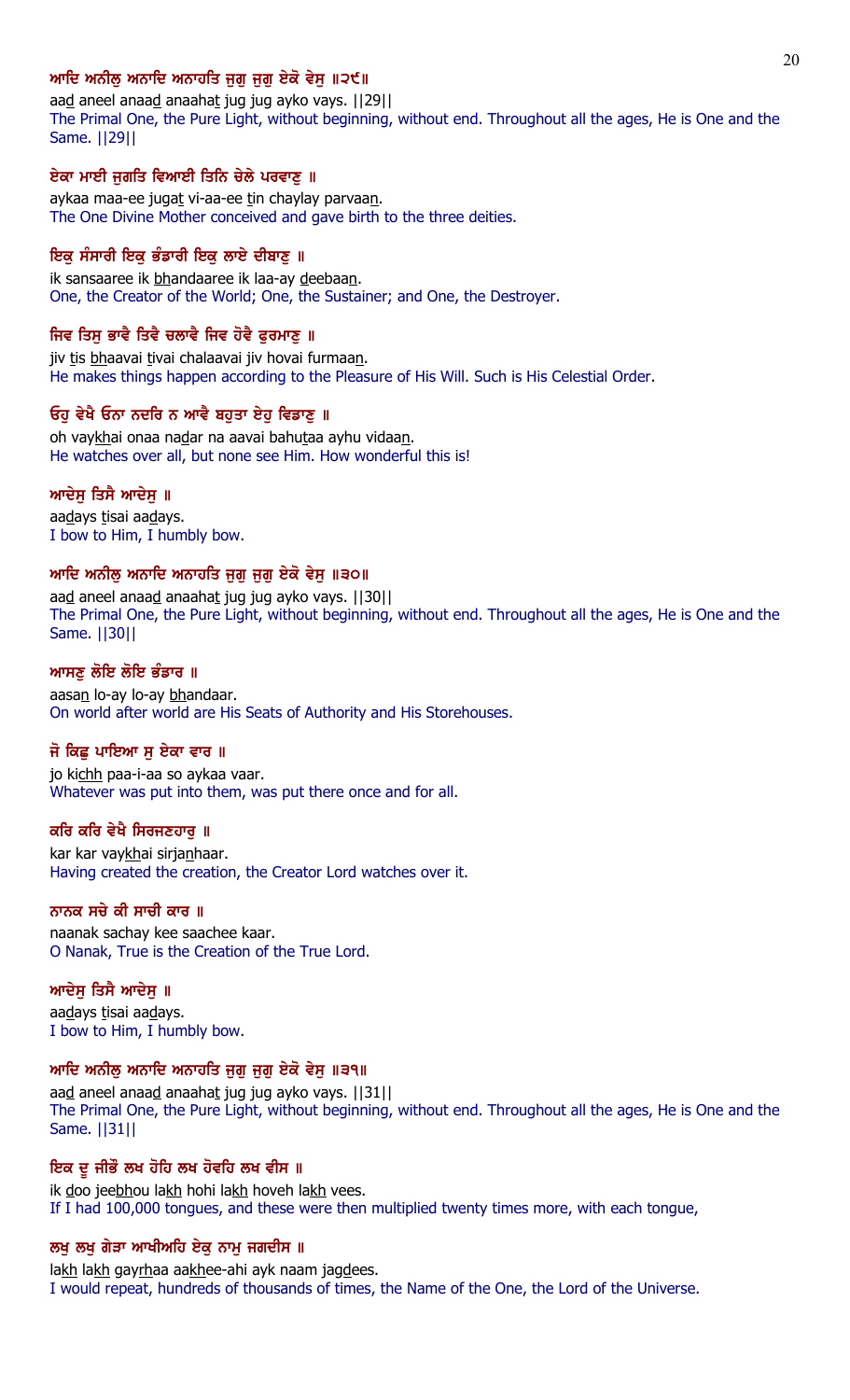## ਏਤ ਰਾਹਿ ਪਤਿ ਪਵੜੀਆ ਚੜੀਐ ਹੋਇ ਇਕੀਸ ॥

ayt raahi pat pavrhee-aa charhee-ai ho-ay ikees. Along this path to our Husband Lord, we climb the steps of the ladder, and come to merge with Him.

#### ਸੁਣਿ ਗਲਾ ਆਕਾਸ ਕੀ ਕੀਟਾ ਆਈ ਰੀਸ ॥

sun galaa aakaas kee keetaa aa-ee rees. Hearing of the etheric realms, even worms long to come back home.

### ਨਾਨਕ ਨਦਰੀ ਪਾਈਐ ਕੁੜੀ ਕੁੜੈ ਠੀਸ ॥੩੨॥

naanak nadree paa-ee-ai koorhee koorhai thees. ||32|| O Nanak, by His Grace He is obtained. False are the boastings of the false. ||32||

### ਆਖਣਿ ਜੋਰ ਚਪੈ ਨਹ ਜੋਰ ॥

aakhan jor chupai nah jor. No power to speak, no power to keep silent.

#### ਜੋਰ ਨ ਮੰਗਣਿ ਦੇਣਿ ਨ ਜੋਰ ॥

jor na mangan dayn na jor. No power to beg, no power to give.

### ਜੋਰੂ ਨ ਜੀਵਣਿ ਮਰਣਿ ਨਹ ਜੋਰੂ ॥

jor na jeevan maran nah jor. No power to live, no power to die.

### ਜੋਰ ਨ ਰਾਜਿ ਮਾਲਿ ਮਨਿ ਸੋਰ ॥

jor na raaj maal man sor. No power to rule, with wealth and occult mental powers.

#### ਜੋਰ ਨ ਸਰਤੀ ਗਿਆਨਿ ਵੀਚਾਰਿ ॥

jor na surtee gi-aan veechaar. No power to gain intuitive understanding, spiritual wisdom and meditation.

### ਜੋਰੂ ਨ ਜੁਗਤੀ ਛੁਟੈ ਸੰਸਾਰੂ ॥

jor na jugtee chhutai sansaar. No power to find the way to escape from the world.

## ਜਿਸ ਹਥਿ ਜੋਰ ਕਰਿ ਵੇਖੈ ਸੋਇ ॥

jis hath jor kar vaykhai so-ay. He alone has the Power in His Hands. He watches over all.

### ਨਾਨਕ ਉਤਮੂ ਨੀਚੂ ਨ ਕੋਇ ॥੩੩॥

naanak utam neech na ko-ay. ||33|| O Nanak, no one is high or low. ||33||

### ਰਾਤੀ ਰਤੀ ਥਿਤੀ ਵਾਰ ॥

raatee rutee thitee vaar. Nights, days, weeks and seasons;

### ਪਵਣ ਪਾਣੀ ਅਗਨੀ ਪਾਤਾਲ ॥

pavan paanee agnee paataal. wind, water, fire and the nether regions

#### ਤਿਸੁ ਵਿਚਿ ਧਰਤੀ ਥਾਪਿ ਰਖੀ ਧਰਮ ਸਾਲ ॥

tis vich Dhartee thaap rakhee Dharam saal. -in the midst of these, He established the earth as a home for Dharma.

## ਤਿਸੁ ਵਿਚਿ ਜੀਅ ਜੁਗਤਿ ਕੇ ਰੰਗ ॥

tis vich jee-a jugat kay rang. Upon it, He placed the various species of beings.

## ਤਿਨ ਕੇ ਨਾਮ ਅਨੇਕ ਅਨੰਤ ॥

tin kay naam anayk anant. Their names are uncounted and endless.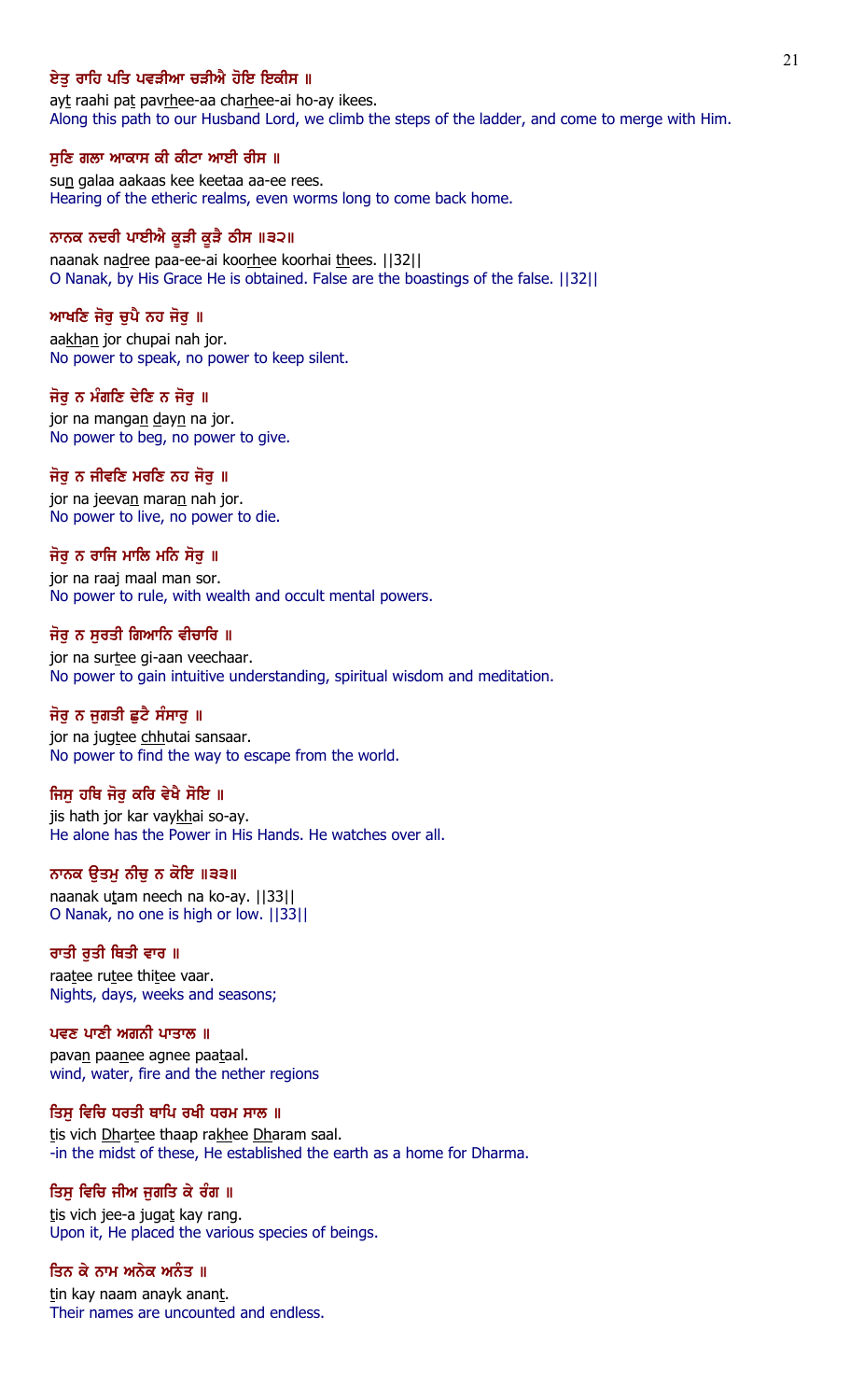### ਕਰਮੀ ਕਰਮੀ ਹੋਇ ਵੀਚਾਰ ॥

karmee karmee ho-ay veechaar. By their deeds and their actions, they shall be judged.

ਸਚਾ ਆਪਿ ਸਚਾ ਦਰਬਾਰੂ ॥

sachaa aap sachaa darbaar. God Himself is True, and True is His Court.

### ਤਿਥੈ ਸੋਹਨਿ ਪੰਚ ਪਰਵਾਣੂ ॥

tithai sohan panch parvaan. There, in perfect grace and ease, sit the self-elect, the self-realized Saints.

#### ਨਦਰੀ ਕਰਮਿ ਪਵੈ ਨੀਸਾਣ ॥

nadree karam pavai neesaan. They receive the Mark of Grace from the Merciful Lord.

#### ਕਚ ਪਕਾਈ ਓਥੈ ਪਾਇ ॥

kach pakaa-ee othai paa-ay. The ripe and the unripe, the good and the bad, shall there be judged.

### ਨਾਨਕ ਗਇਆ ਜਾਪੈ ਜਾਇ ॥੩੪॥

naanak ga-i-aa jaapai jaa-ay. ||34|| O Nanak, when you go home, you will see this. ||34||

### ਧਰਮ ਖੰਡ ਕਾ ਏਹੋ ਧਰਮ ॥

Dharam khand kaa ayho Dharam. This is righteous living in the realm of Dharma.

#### ਗਿਆਨ ਖੰਡ ਕਾ ਆਖਹ ਕਰਮ ॥

gi-aan khand kaa aakhhu karam. And now we speak of the realm of spiritual wisdom.

### ਕੇਤੇ ਪਵਣ ਪਾਣੀ ਵੈਸੰਤਰ ਕੇਤੇ ਕਾਨ ਮਹੇਸ ॥

kaytay pavan paanee vaisantar kaytay kaan mahays. So many winds, waters and fires; so many Krishnas and Shivas.

## ਕੇਤੇ ਬਰਮੇ ਘਾੜਤਿ ਘੜੀਅਹਿ ਰੂਪ ਰੰਗ ਕੇ ਵੇਸ ॥

kaytay barmay ghaarhat gharhee-ahi roop rang kay vays. So many Brahmas, fashioning forms of great beauty, adorned and dressed in many colors.

## ਕੇਤੀਆ ਕਰਮ ਭੂਮੀ ਮੇਰ ਕੇਤੇ ਕੇਤੇ ਧੁ ਉਪਦੇਸ ॥

kaytee-aa karam bhoomee mayr kaytay kaytay Dhoo updays. So many worlds and lands for working out karma. So very many lessons to be learned!

#### ਕੇਤੇ ਇੰਦ ਚੰਦ ਸੁਰ ਕੇਤੇ ਕੇਤੇ ਮੰਡਲ ਦੇਸ ॥

kaytay ind chand soor kaytay kaytay mandal days. So many Indras, so many moons and suns, so many worlds and lands.

#### ਕੇਤੇ ਸਿਧ ਬੁਧ ਨਾਥ ਕੇਤੇ ਕੇਤੇ ਦੇਵੀ ਵੇਸ ॥

kaytay siDh buDh naath kaytay kaytay dayvee vays. So many Siddhas and Buddhas, so many Yogic masters. So many goddesses of various kinds.

### ਕੇਤੇ ਦੇਵ ਦਾਨਵ ਮੁਨਿ ਕੇਤੇ ਕੇਤੇ ਰਤਨ ਸਮੁੰਦ ॥

kaytay dayv daanav mun kaytay kaytay ratan samund. So many demi-gods and demons, so many silent sages. So many oceans of jewels.

### ਕੇਤੀਆ ਖਾਣੀ ਕੇਤੀਆ ਬਾਣੀ ਕੇਤੇ ਪਾਤ ਨਰਿੰਦ ॥

kaytee-aa khaanee kaytee-aa banee kaytay paat narind. So many ways of life, so many languages. So many dynasties of rulers.

# ਕੇਤੀਆ ਸੂਰਤੀ ਸੇਵਕ ਕੇਤੇ ਨਾਨਕ ਅੰਤੂ ਨ ਅੰਤੂ ॥੩੫॥

kaytee-aa surtee sayvak kaytay naanak ant na ant. | | 35 | | So many intuitive people, so many selfless servants. O Nanak, His limit has no limit! ||35||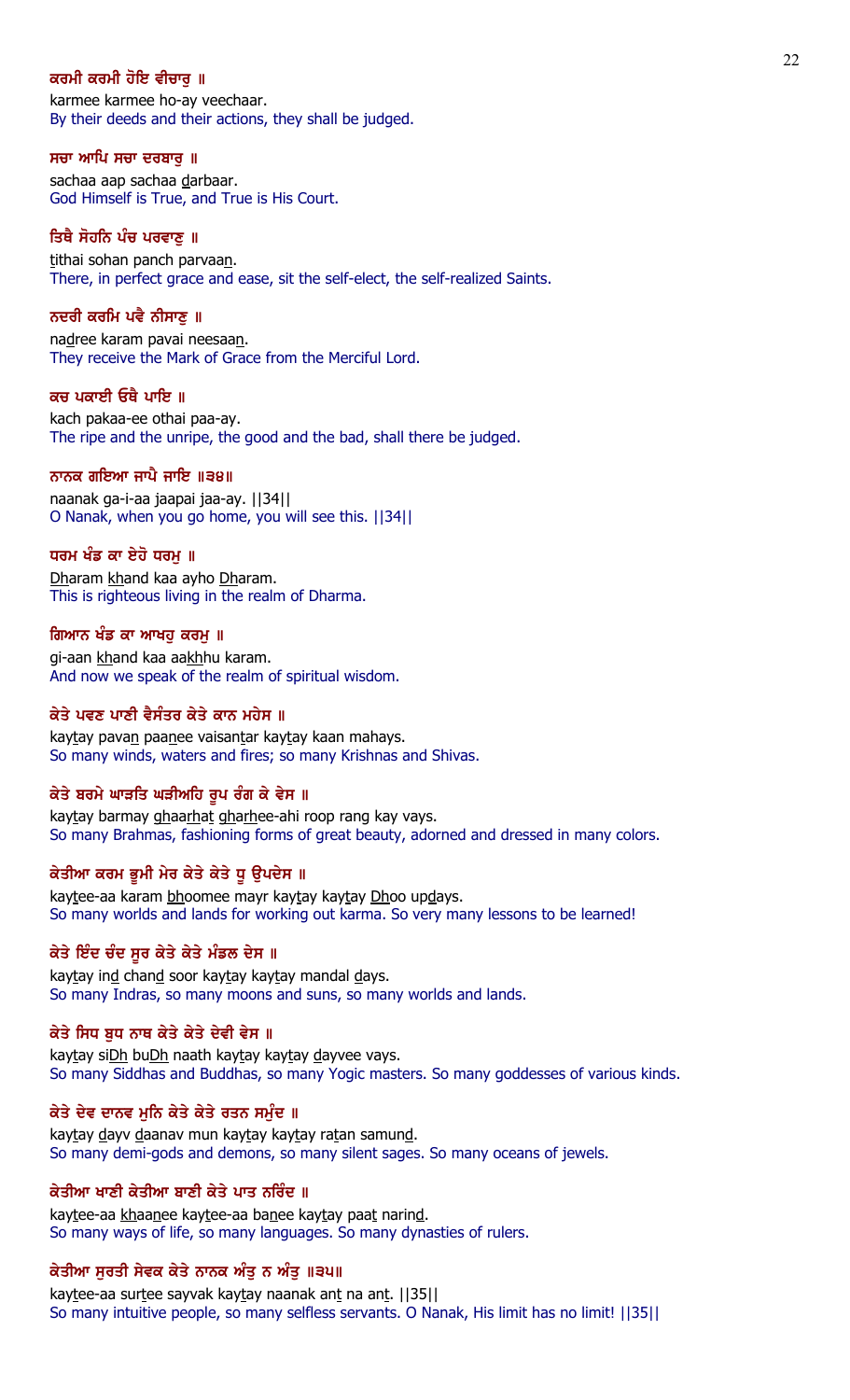## ਗਿਆਨ ਖੰਡ ਮਹਿ ਗਿਆਨ ਪਰਚੰਡ ॥

gi-aan khand meh gi-aan parchand. In the realm of wisdom, spiritual wisdom reigns supreme.

### ਤਿਥੈ ਨਾਦ ਬਿਨੋਦ ਕੋਡ ਅਨੰਦੂ ॥

tithai naad binod kod anand. The Sound-current of the Naad vibrates there, amidst the sounds and the sights of bliss.

### ਸਰਮ ਖੰਡ ਕੀ ਬਾਣੀ ਰੁਪੁ ॥

saram khand kee banee roop. In the realm of humility, the Word is Beauty.

## ਤਿਥੈ ਘਾੜਤਿ ਘੜੀਐ ਬਹੁਤੁ ਅਨੁਪੁ ॥

tithai ghaarhat gharhee-ai bahut anoop. Forms of incomparable beauty are fashioned there.

### ਤਾ ਕੀਆ ਗਲਾ ਕਥੀਆ ਨਾ ਜਾਹਿ ॥

taa kee-aa galaa kathee-aa naa jaahi. These things cannot be described.

## ਜੇ ਕੋ ਕਹੈ ਪਿਛੈ ਪਛੁਤਾਇ ॥

jay ko kahai pichhai pachhutaa-ay. One who tries to speak of these shall regret the attempt.

## ਤਿਥੈ ਘੜੀਐ ਸਰਤਿ ਮਤਿ ਮਨਿ ਬਧਿ ॥

tithai gharhee-ai surat mat man buDh. The intuitive consciousness, intellect and understanding of the mind are shaped there.

### ਤਿਥੈ ਘੜੀਐ ਸੂਰਾ ਸਿਧਾ ਕੀ ਸੂਧਿ ॥੩੬॥

tithai gharhee-ai suraa siDhaa kee suDh. | [36] The consciousness of the spiritual warriors and the Siddhas, the beings of spiritual perfection, are shaped there. ||36||

## ਕਰਮ ਖੰਡ ਕੀ ਬਾਣੀ ਜੋਰੁ ॥

karam khand kee banee jor. In the realm of karma, the Word is Power.

### ਤਿਥੈ ਹੋਰ ਨ ਕੋਈ ਹੋਰ ॥

tithai hor na ko-ee hor. No one else dwells there,

### ਤਿਥੈ ਜੋਧ ਮਹਾਬਲ ਸੁਰ ॥

tithai joDh mahaabal soor. except the warriors of great power, the spiritual heroes.

### ਤਿਨ ਮਹਿ ਰਾਮੂ ਰਹਿਆ ਭਰਪੂਰ ॥

tin meh raam rahi-aa bharpoor. They are totally fulfilled, imbued with the Lord's Essence.

## ਤਿਥੈ ਸੀਤੋ ਸੀਤਾ ਮਹਿਮਾ ਮਾਹਿ ॥

tithai seeto seetaa mahimaa maahi. Myriads of Sitas are there, cool and calm in their majestic glory.

## ਤਾ ਕੇ ਰੂਪ ਨ ਕਥਨੇ ਜਾਹਿ ॥

taa kay roop na kathnay jaahi. Their beauty cannot be described.

## ਨਾ ਓਹਿ ਮਰਹਿ ਨ ਠਾਗੇ ਜਾਹਿ ॥

naa ohi mareh na thaagay jaahi. Neither death nor deception comes to those,

## ਜਿਨ ਕੈ ਰਾਮੂ ਵਸੈ ਮਨ ਮਾਹਿ ॥

jin kai raam vasai man maahi. within whose minds the Lord abides.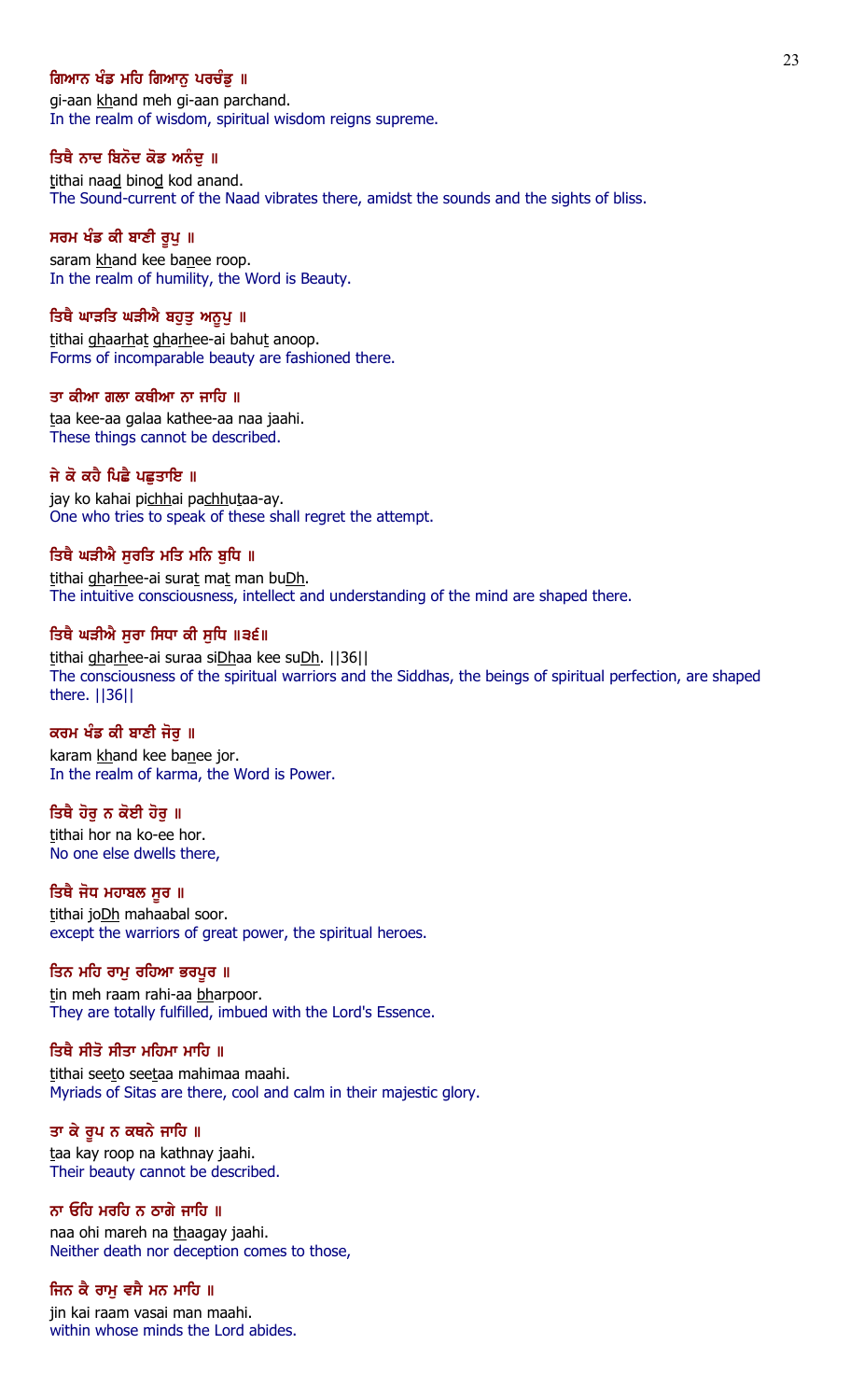## ਤਿਥੈ ਭਗਤ ਵਸਹਿ ਕੇ ਲੋਅ ॥

tithai bhagat vaseh kay lo-a. The devotees of many worlds dwell there.

### ਕਰਹਿ ਅਨੰਦੂ ਸਚਾ ਮਨਿ ਸੋਇ ॥

karahi anand sachaa man so-ay. They celebrate; their minds are imbued with the True Lord.

### ਸਚ ਖੰਡਿ ਵਸੈ ਨਿਰੰਕਾਰੂ ॥

sach khand vasai nirankaar. In the realm of Truth, the Formless Lord abides.

### ਕਰਿ ਕਰਿ ਵੇਖੈ ਨਦਰਿ ਨਿਹਾਲ ॥

kar kar vaykhai nadar nihaal. Having created the creation, He watches over it. By His Glance of Grace, He bestows happiness.

#### ਤਿਥੈ ਖੰਡ ਮੰਡਲ ਵਰਭੰਡ ॥

tithai khand mandal varbhand. There are planets, solar systems and galaxies.

### ਜੇ ਕੋ ਕਥੈ ਤ ਅੰਤ ਨ ਅੰਤ ॥

jay ko kathai ta ant na ant. If one speaks of them, there is no limit, no end.

### ਤਿਥੈ ਲੋਅ ਲੋਅ ਆਕਾਰ ॥

tithai lo-a lo-a aakaar. There are worlds upon worlds of His Creation.

#### ਜਿਵ ਜਿਵ ਹਕਮ ਤਿਵੈ ਤਿਵ ਕਾਰ ॥

jiv jiv hukam tivai tiv kaar. As He commands, so they exist.

### ਵੇਖੈ ਵਿਗਸੈ ਕਰਿ ਵੀਚਾਰ ॥

vaykhai vigsai kar veechaar. He watches over all, and contemplating the creation, He rejoices.

#### ਨਾਨਕ ਕਥਨਾ ਕਰੜਾ ਸਾਰ $\|32\|$

naanak kathnaa karrhaa saar. ||37|| O Nanak, to describe this is as hard as steel! ||37||

## ਜਤੁ ਪਾਹਾਰਾ ਧੀਰਜੁ ਸੁਨਿਆਰੁ ॥

jat paahaaraa Dheeraj suni-aar. Let self-control be the furnace, and patience the goldsmith.

#### ਅਹਰਣਿ ਮਤਿ ਵੇਦੁ ਹਥੀਆਰੁ ॥

ahran mat vayd hathee-aar. Let understanding be the anvil, and spiritual wisdom the tools.

#### ਭਉ ਖਲਾ ਅਗਨਿ ਤਪ ਤਾਉ ॥

bha-o khalaa agan tap taa-o. With the Fear of God as the bellows, fan the flames of tapa, the body's inner heat.

## ਭਾਂਡਾ ਭਾਉ ਅੰਮ੍ਰਿਤੂ ਤਿਤੁ ਢਾਲਿ ॥

<u>bh</u>aa<sup>n</sup>daa <u>bh</u>aa-o amri<u>t tit dh</u>aal. In the crucible of love, melt the Nectar of the Name,

### ਘੜੀਐ ਸਬਦੂ ਸਚੀ ਟਕਸਾਲ ॥

gharhee-ai sabad sachee taksaal. and mint the True Coin of the Shabad, the Word of God.

#### ਜਿਨ ਕਉ ਨਦਰਿ ਕਰਮੂ ਤਿਨ ਕਾਰ ॥

jin ka-o nadar karam tin kaar. Such is the karma of those upon whom He has cast His Glance of Grace.